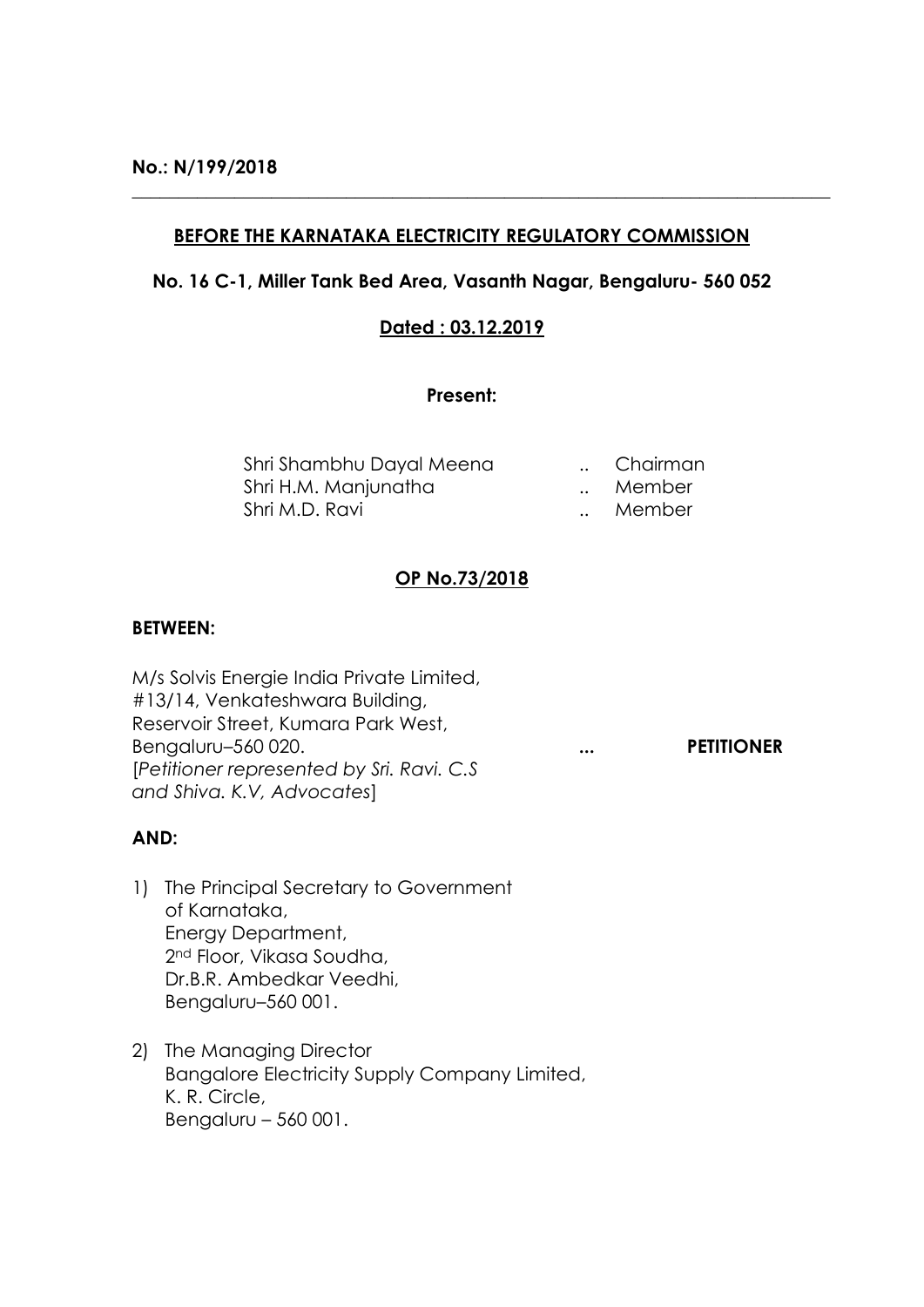3) The Chief Engineer

Karnataka Power Transmission Corporation Limited, Hiriyur, Chitradurga District. **... ... RESPONDENTS** *[Respondent-1 represented by Sri. G.S. Kannur, Advocate] [Respondent-2 represented by Just Law, Advocates]*

# **O R D E R S**

- 1) This Petition is filed under section 86(1)(f) of the Electricity Act, 2003, in effect, praying to:
	- a) Approve the Supplementary Power Purchase Agreement (SPPA) dated 06.09.2017 at the rate of Rs.6.51 per unit, as per the Order issued by the Government of Karnataka;
	- b) Direct the Respondent to make payment for the delivered energy under supplemental agreement dated 28.04.2017 and SPPA dated 06.09.2017 at Rs.6.51 per unit from the Commercial Operation Date of the project for the entire term of the PPA; and
	- c) Pass such other and incidental orders, including an order as to costs as may be deemed appropriate in the facts and circumstances of the case.
- 2) The facts submitted by the Petitioner, in support of the prayers, may be summed up, as follows:
	- a) The Government of Karnataka with an intention to increase generation of Solar Power and encourage farmers to set up solar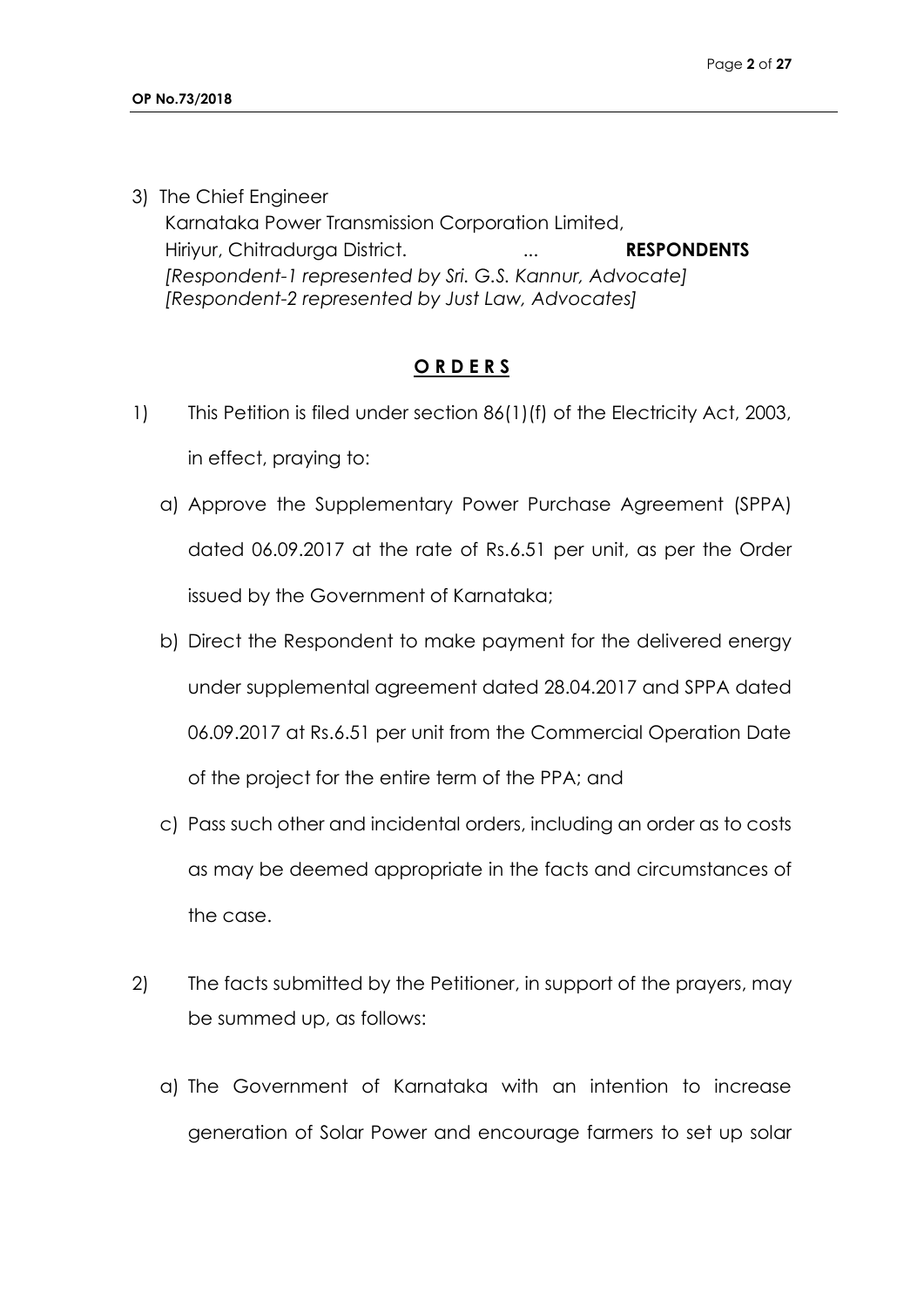power plants, issued a Notification dated 26th August, 2014 in terms of the Solar Policy of the State. Bids were called by KREDL, the Nodal agency, for selection of farmers. Pursuant to bids called, one Smt. R. Gayathri, involved in farming, applied online, to establish a solar power plant of 2 MW capacity. KREDL, after evaluation of the Applications received, accepted her Application for allotment of the Solar Project and issued a letter dated 17th March, 2015 to set up 2 MW capacity Solar Power Project at Sy. No. 159/1, 160/1, 173/1, 211/1, 211/2, 211/3 and 211/4 of Haralalu Village, Kasaba Hobli, Kanakapura Taluk, Ramanagara District, under 1- 3 MW Farmers Scheme, subject to certain terms and conditions. Smt. Gayathri (SPD) executed a Power Purchase Agreement (PPA) dated 02.07.2015 with the 2<sup>nd</sup> Respondent. The PPA was approved by the Commission vide letter dated 31.08.2015. As per the PPA, the Effective Date is defined as the date of signing of the PPA. The Scheduled Commissioning Date (SCD) is defined as 18 months from the Effective Date. Thus, the project proponent was supposed to commission the project by 01.01. 2017.

b) It was found that the said land at Kanakapura Taluk was technically unsuitable to establish the solar power plant, due to minimal solar irradiation and unsuited topography. Due to this, the SPD purchased alternative land at Challakere Taluk, Chitradurga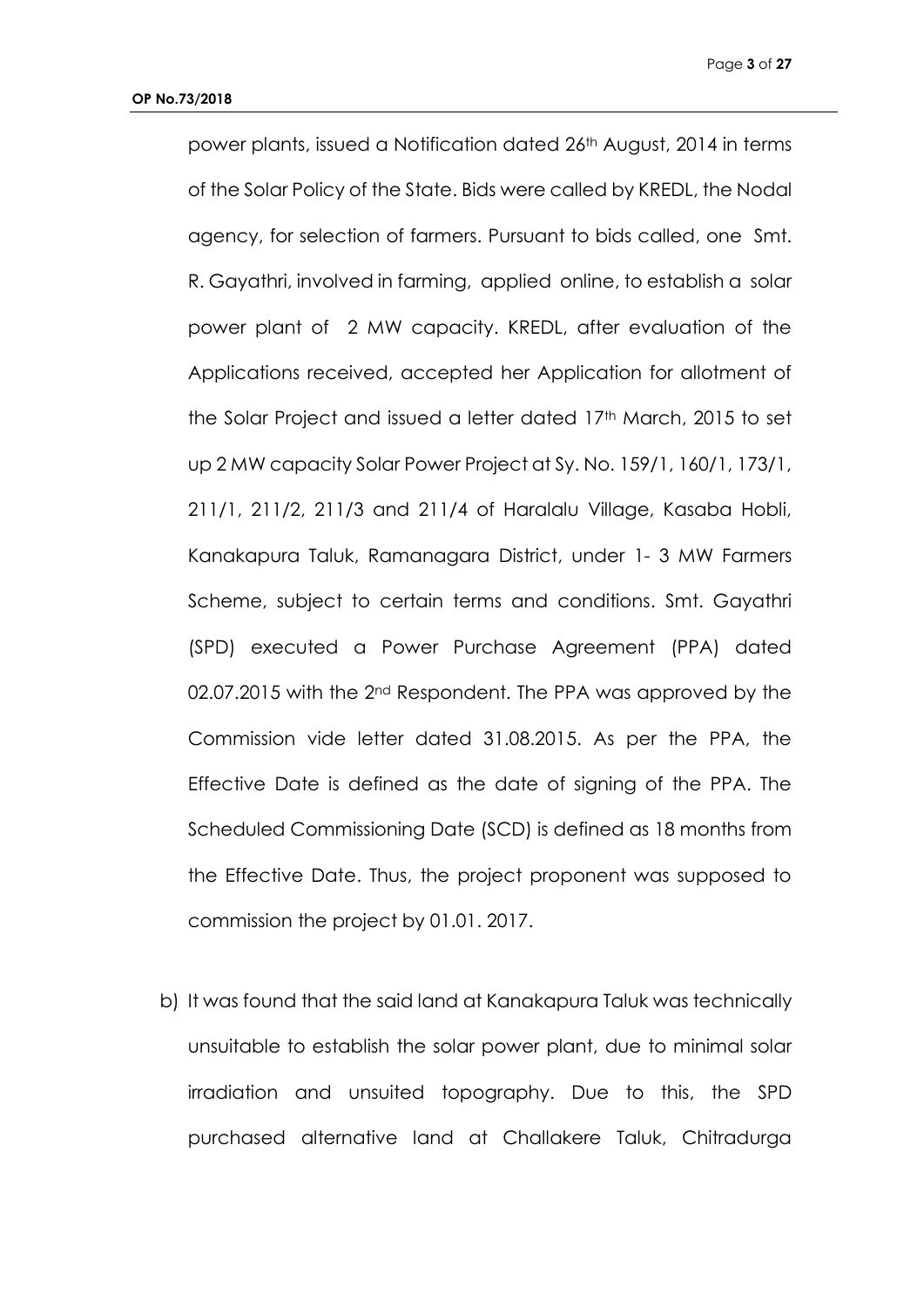District, by making considerable investment. Immediately thereafter, the SPD approached the 1st Respondent by representation dated 02.09.2015 seeking permission to shift the project site from Kanakapura Taluk, Ramanagara District to Challlakere Taluk, Chitradurga District. The Government of Karnataka, vide Cabinet decision dated 18.01.2017, considered the Representation of the SPD and other similarly situated farmers for change of project location. The Tariff was revised from Rs. 8.40 per unit to Rs.6.51 per unit and extension of time by six (6) months' was granted for completing the project, vide GO dated 21.1.2017. The SPD initiated steps to apply for necessary permissions, but was shocked to receive a letter dated 04.02.2017 by KREDL informing that Challakere Taluk had crossed the limit of 200 MW capacity and that she had to procure alternate land. Immediately, the SPD approached KREDL and the State Government explaining her difficulty in identifying another alternate land as she had to invest huge amount on the land once again. After a lapse of two months, the State Government vide letter dated 17.04.2017 accorded permission to the SPD to execute the project in the land procured at Challakere Taluk. The KREDL vide letter dated 19.04.2017 accorded permission to the SPD to go ahead with project at Challakere Taluk.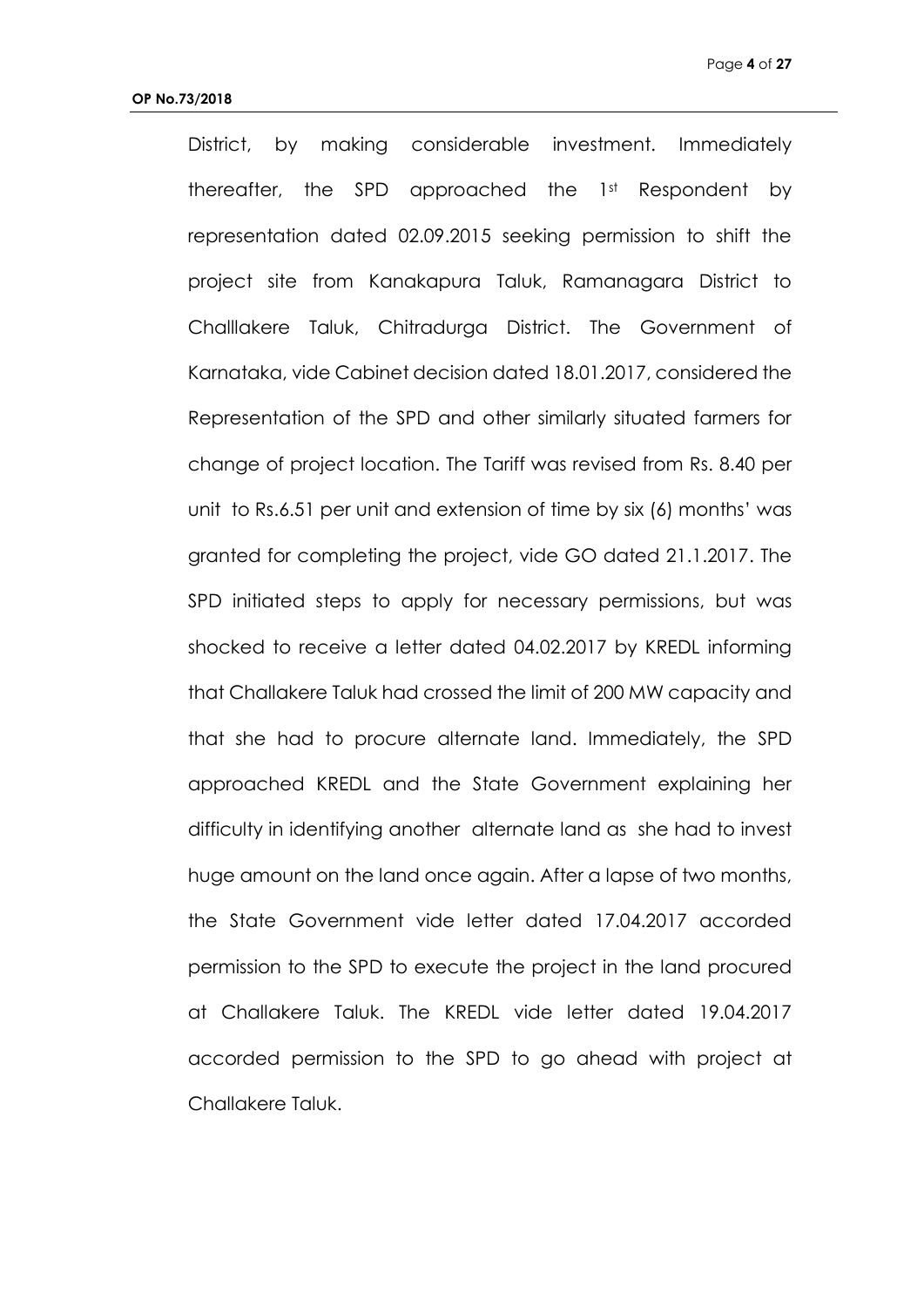- c) The SPD thereafter applied for and obtained all the necessary permissions, licenses, etc., as per the terms of PPA. The Special Purpose Vehicle (SPV) was formed under the name 'SOLVIS ENERGIE INDIA PRIVATE LIMITED' the Petitioner. An SPPA dated 28.04.2017, was executed modifying the original PPA to indicate the formation of SPV. This SPPA was approved by the Commission vide letter dated 23.05.2017**.** The project work was completed and the Respondent No.3 issued the Work completion report on 01.07.2017. The 2<sup>nd</sup> Respondent issued the Commissioning Certificate certifying the commissioning of the project on 01.07.2017, which is well within the SCD assigned by the Respondent, pursuant to GO dated 21.01.2017.
- d) The 2nd Respondent released payment for the delivered energy for three months at Rs.6.51 per unit. Another SPPA dated 06.09.2017 was executed between the Petitioner and Respondent-2 indicating reduction in tariff and modification of SCD to 01.07.2017. The SPPA was forwarded to the Commission for approval. Pending approval of this SPPA, the Petitioner received a letter dated 04.05.2018 calling upon to submit consent letter for reduced tariff of Rs.4.36/- per unit. Hence, this petition.
- 3. The Grounds urged by the petitioner are:
	- a. The Commission has passed three generic tariff orders in respect of solar power projects viz.; Generic tariff orders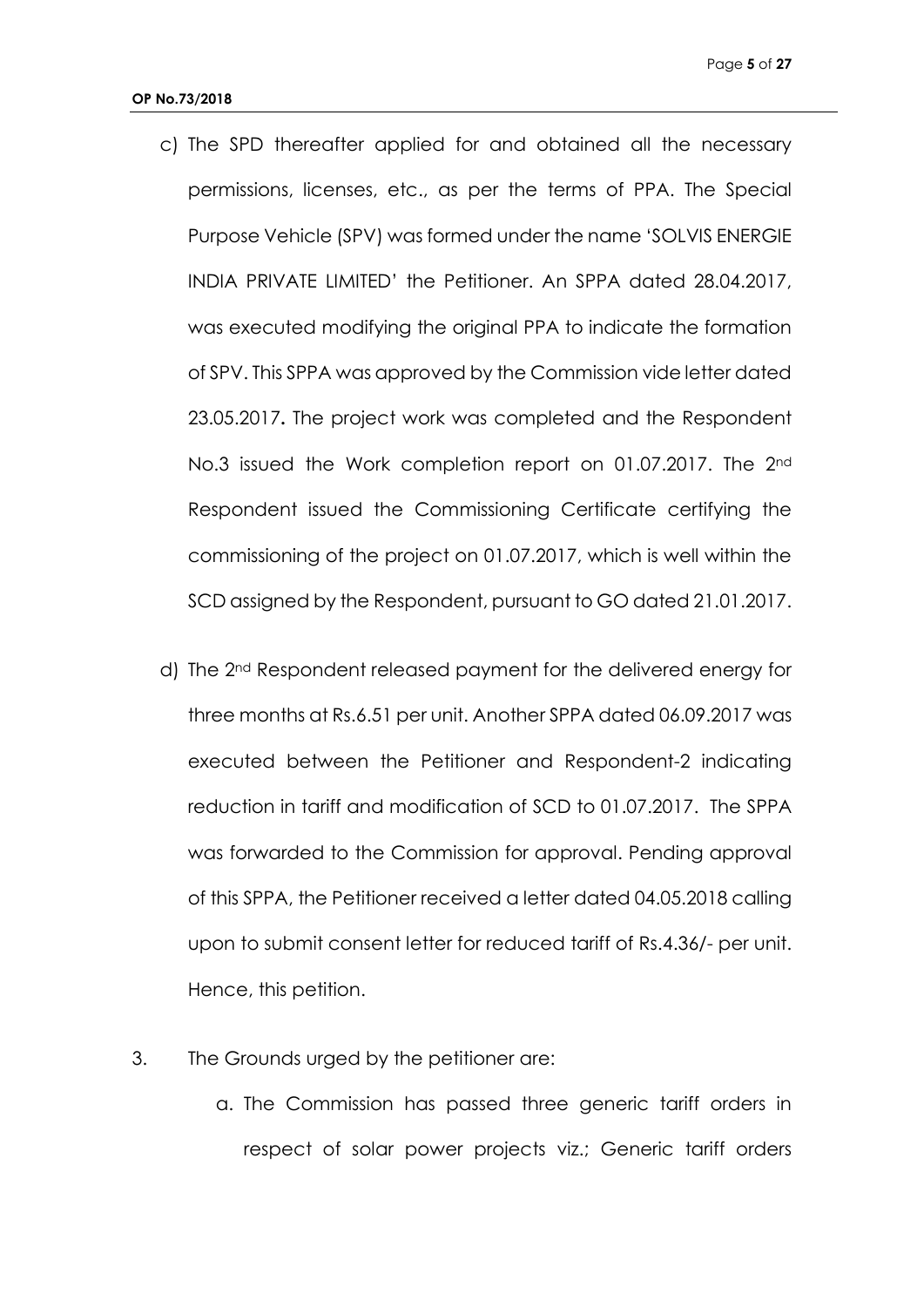dated 10<sup>th</sup> October, 2013, 30<sup>th</sup> July, 2015 and 12<sup>th</sup> April, 2017. In the tariff order dated 30<sup>th</sup> July, 2015 (passed in modification of the earlier tariff order), it is clearly stated that in respect of projects that are commissioned during the period from 01st September, 2015 to 31<sup>st</sup> March, 2018 for which, the PPAs have been entered into and submitted to the Commission prior to 01st September, 2015 for approval, the tariff as per the said agreements shall be applicable. Hence, the Petitioner is entitled to the tariff of Rs.6.51 per unit as mentioned in the SPPA.

- b. The PPA executed between the parties not only provides for the time period within which the SCD has to be achieved, but also provides for the right of the Respondent to grant extension of time. Accordingly, the Petitioner has commissioned the project within the mutually agreed SCD. The Letter dated 03.08.2017 reflects that on the Commercial Operation Date (COD), i.e., 01.07.2017, the project has imported and exported power. Hence, the Petitioner is entitled to the tariff of Rs.6.51 per unit, as per the SPPA.
- c. Without the fault of the SPD, two months was consumed by KREDL and the State Government to accord permission to execute the project and approve the change in location. As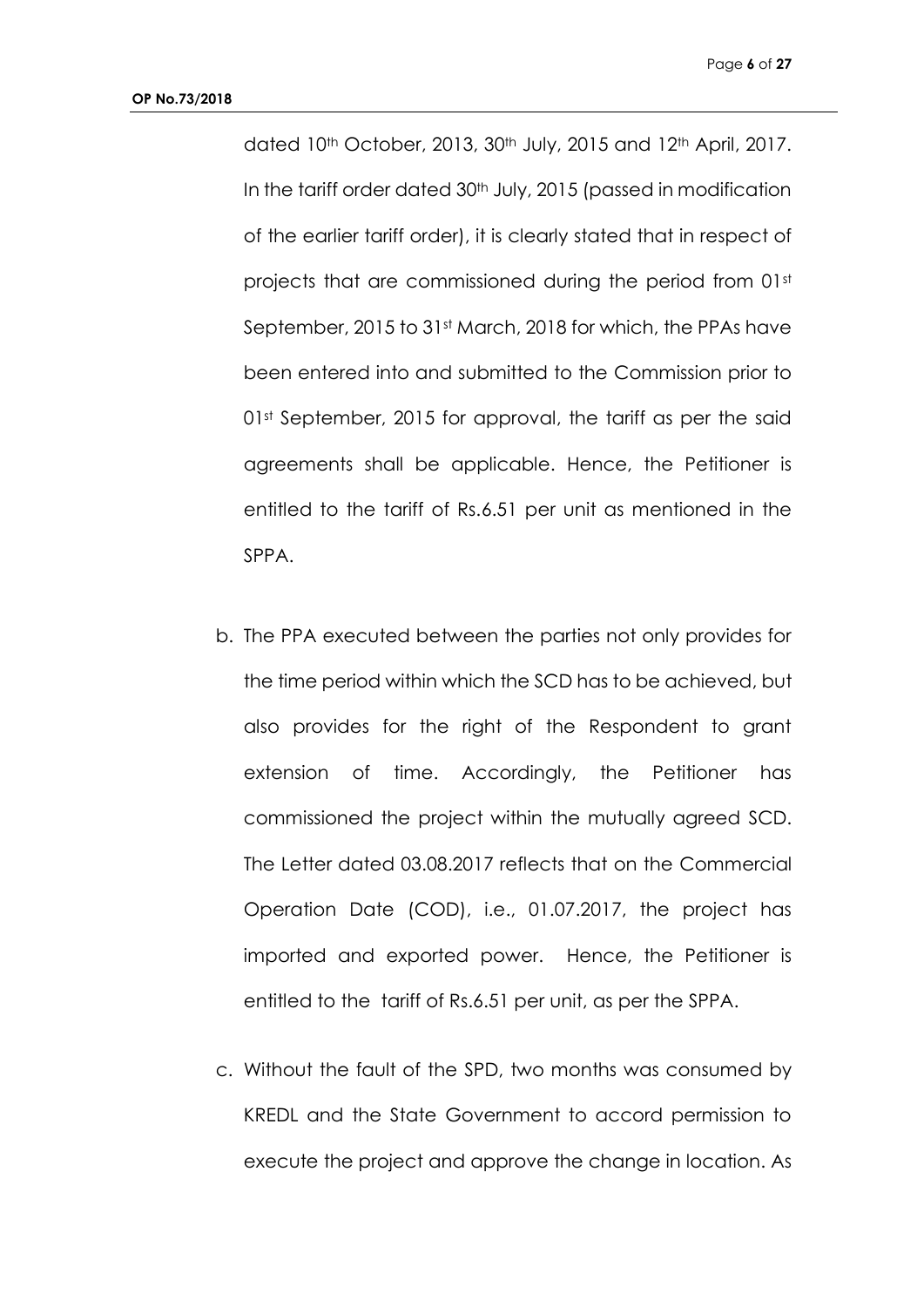per the GO dated 21.1.2017, six months' more time was accorded to complete the project. But, the SPD could not initiate any steps due to the Letter issued by the KREDL dated 04.02.2017. Thus, the two months' delay should be attributable to KREDL and the State Government. The project of the Petitioner experienced hurdles which are force majeure events within the meaning of the Article 8 of the PPA. Therefore, the petitioner has prayed to allow the petition.

- 4) Upon issuance of Notice, the Respondents 1 and 2 entered appearance through their Counsel and filed Objections.
- 5) The gist of the Statement of Objections filed on behalf of Respondent No. 1 is as follows:
	- a. The SPD vide letter dated 02.09.2015 requested the Government of Karnataka to change the project location from Kanakapura taluk to Challakere taluk as the land in Kanakpura was fertile and trees had to be cut to put up the solar project. The petitioner cannot blame the Respondent for the delay in execution of the project, as the SPD's request for change of location of the project was being considered to benefit her, even though the change of location was not permissible. It was clearly informed at the time of online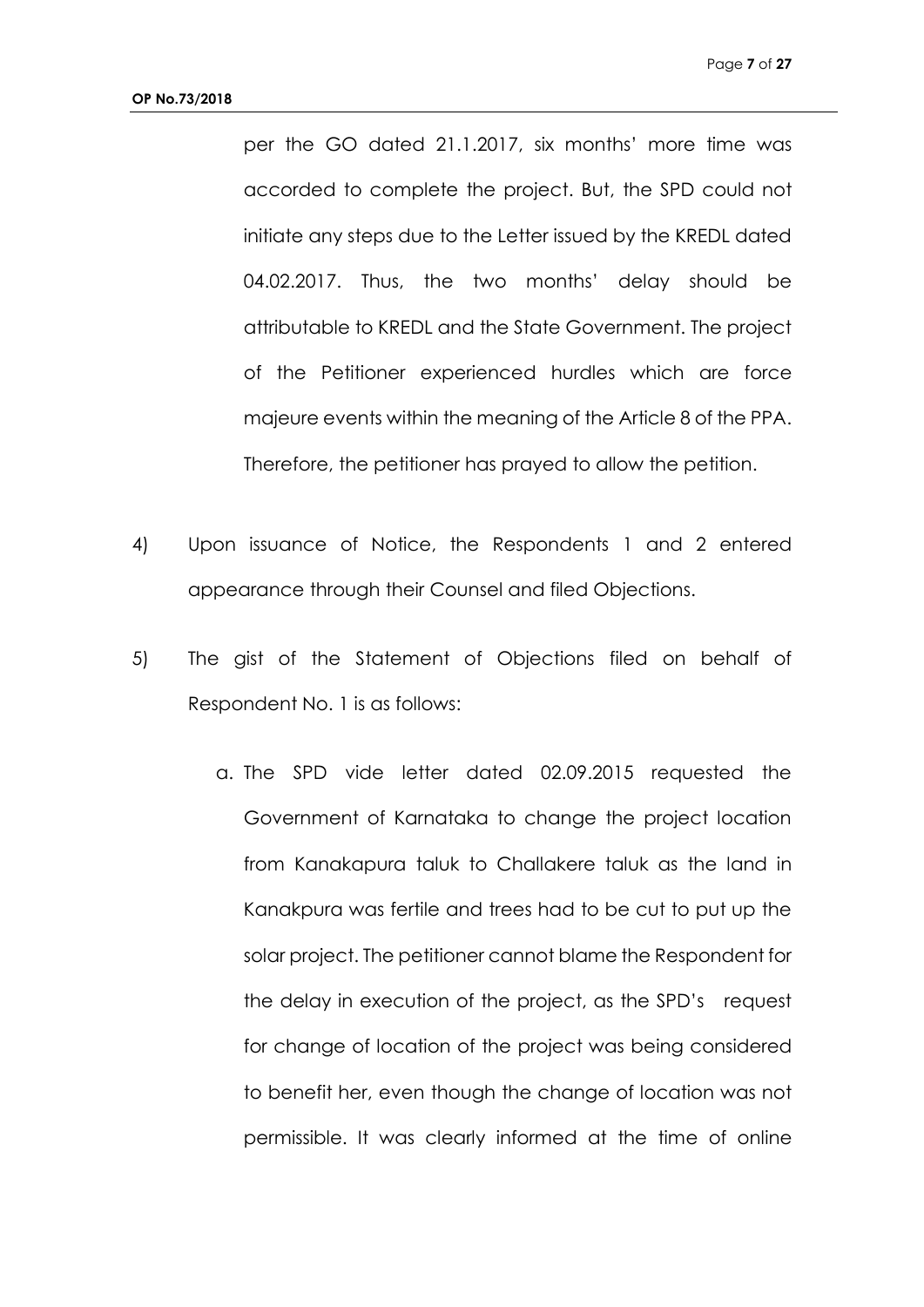applications and instructions were given to the land owners, that *"Change in Survey Number will not be allowed. If different Survey Nos. are provided during submission of hard copy, such applications will be rejected".* Hence, any change in location was not permissible as per Guidelines and Instructions. The petitioner cannot ask the Government to relax certain conditions and turn around to say that the respondent did not act within time. The SPD ought to have selected appropriate and suitable land with good radiation, evaluation facility etc., at the time of applying for selection under the scheme.

b. The Government of Karnataka had issued Solar Policy vide Notification No. EN 21 VSC 2014 dated 12.01.2017, with the following stipulation:

> *"Minimum program targets: Solar generation would be limited to 200 MW per Taluk from all sources of generation excluding projects implemented on solar roof tops. Such projects shall be allocated based on first come first serve basis for various categories of projects identified under this clause of the Solar Policy, with a priority for projects under the State Programme".*

c. As the changed location sought had crossed 200 MW capacity fixed for solar power projects, KREDL sought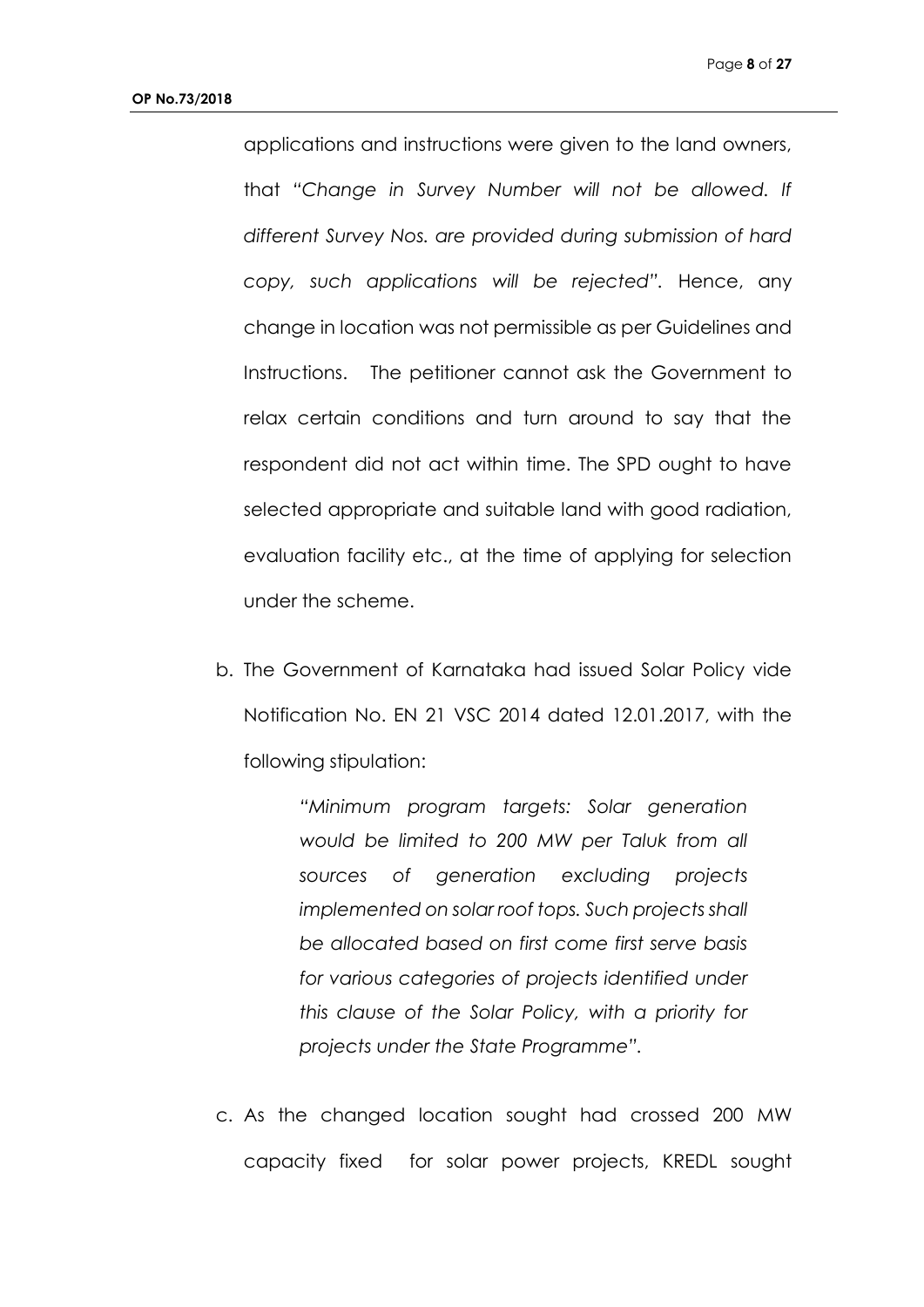clarification from the Government with regard to the capacity restriction of 200 MW for a Taluk. The Government vide letter dated 17.04.2017 clarified that the capacity of 200 MW would not be applicable to the land owing farmers scheme and hence the SPD was eligible to commence the project in the changed location sought by her. The KREDL informed the SPD about the clarification given by the Government vide letter dated 19.04.2017. The Government while considering the request for change of location has made it clear in the letter dated 21.4.2017 (Annexure-R 2) that the SPD would be entitled to Rs.6.51 per kWh with an extension of 6 months' time from 01.01.2017. The revised SCD would be 01.07.2017.

d. On 21.04.2017, KREDL accorded approval for change of project location to Channamangathihalli Village, Challakere Taluk, Chitradurga District. On 28.04.2017, a Supplementary PPA was executed between the Respondent No.2 and the SPD and based on the GO dated 21.01.2017, SCD was changed to 01.07.2017. The tariff was reduced from Rs.8.40/kWh to Rs.6.51/kWh and it was also clarified that for any delay in commissioning the project beyond 01.07.2017, the Petitioner would only be eligible to varied tariff prevalent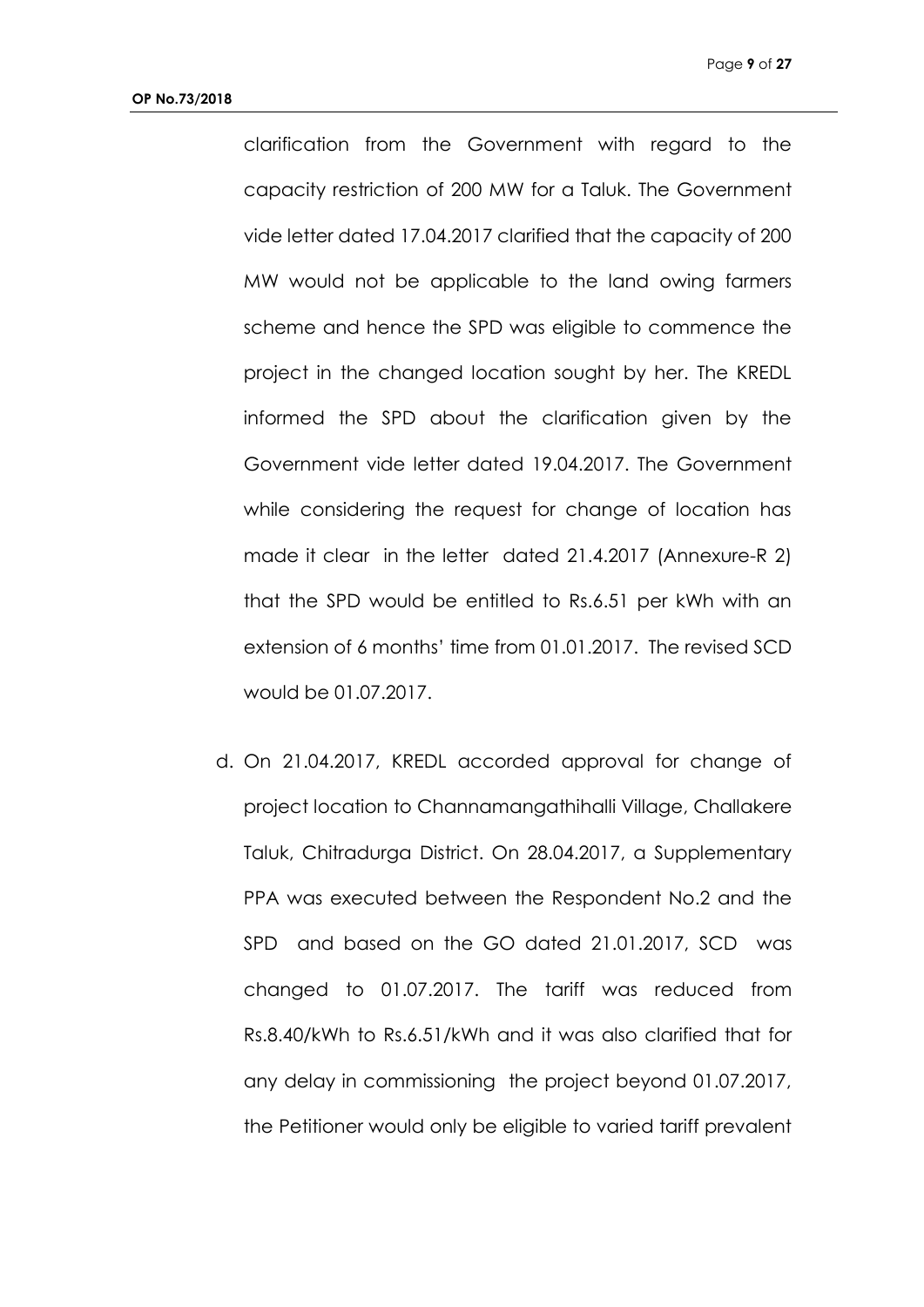on the date of commissioning. Further, it was also mentioned in the SPPA that the parties agree not to invoke the provisions of Article 2.5.2 of the PPA.

- e. The SPD transferred the PPA to Solvis Energy India Limited, the SPV, to execute the project. Hence a Supplementary PPA dated 06.09.2017 was entered into between the parties indicating that the Petitioner has taken over all rights, obligations, liabilities, etc., of the SPD. The Respondent-2 sought approval of SPPA dated 06.09.2017. The Commission requested the Respondent to submit additional documents to indicate that the Petitioner had injected energy on 01.07.2017 (the revised SCD). Further, it was communicated by the Commission that if the Petitioner has injected energy after 01.07.2017, it will be entitled to tariff of Rs.4.36 per unit as per the Generic tariff order dated 12.04.2017.
- f. As per the terms of the PPA, the petitioner is responsible for the completion of the project and commissioning the project within the time stipulated. For any violation of the terms, the petitioner is liable to pay the penalty and damages.
- g. Although the project was commissioned on 01.07.2017, as per the Commissioning certificated, the Project started injecting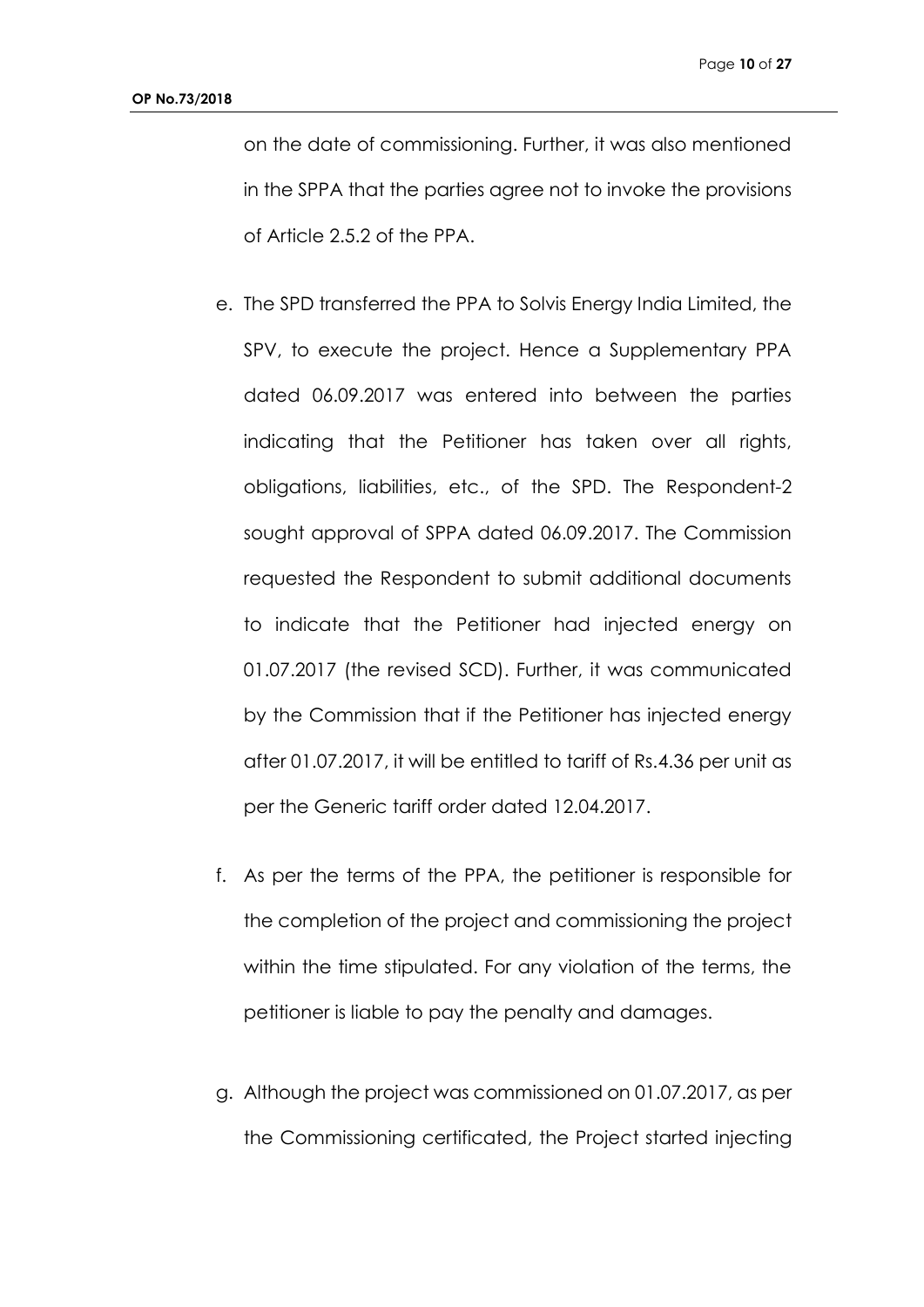power on 10.07.2017. The log extract of KPTCL dated 01.07.2017, reveals that the Petitioner's project is not even mentioned in the log extract. The Generic Tariff order dated 12.04.2017 passed by the Commission provides for tariff at Rs.4.36/- per kWh. Hence, the petitioner is entitled to a tariff of Rs.4.36/- per kWh and not Rs.6.51/- per kWh. The terms of the PPA were known to the SPD and after accepting the terms of the PPA in toto, it is not open to the Petitioner to contend that the tariff cannot be modified and that the modification of tariff is unilateral or opposed to the agreed terms.

h. With regard to delay in obtaining approvals and treating them as force majeure events, the Petitioner has not made any objectionable averments against KREDL or the Government in the Petition. Therefore, the averments attributing the delay to KREDL or State Government must not be considered. The PPA clearly sets out the force majeure events in Article 8 of the PPA. Delay in obtaining approvals cannot be considered to be force majeure events. Article 4.1 sets out the obligations of the Developer. It clearly states that it is the responsibility of the Developer to obtain all clearances, consents, approvals, etc. Hence, knowing what its obligations under the contract are, the Petitioner is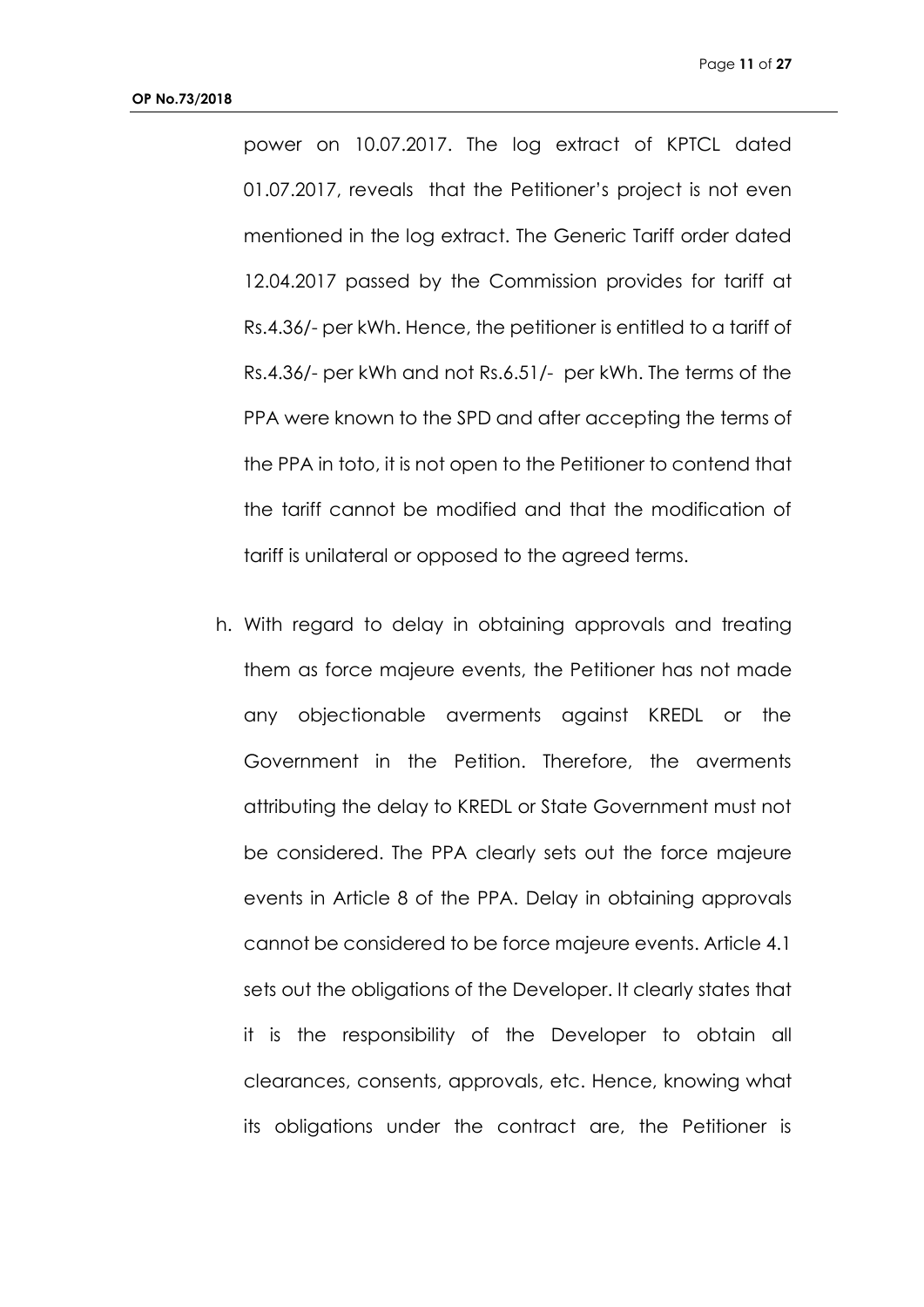attempting to take advantage of its own wrong and the same is impermissible in law. Further, Article 8.3 (b) states that in the event of a force majeure situation, a notice has to be issued. The Petitioner has failed to adhere this procedure set out in the contract. It is settled law that when the contract sets out a procedure to be followed in order to invoke the force majeure clause, non-adherence of the same vitiates the claim. The Respondent-1 has prayed for dismissal of the petition.

- 6) The gist of the Statement of Objections on behalf of Respondent No. 2 is as follows:
	- a) The Respondent has acted strictly in terms of the PPA dated 02.07.2015 and Supplemental PPA dated 28.04.2017. The terms of the PPA stipulate the time frame within which the Petitioner is required to commission the project as 18 months from the date of execution of the PPA. The SCD was revised to 01.07.2017 as per the Supplementary PPA dated 28.04.2017. Clause 4.1(c) which deals with the obligations of the generating company states that it is the Obligation of the company to commission the project and make it commercially operational within 18 months from the effective date. Similarly, Clause 6.1 stipulates that the obligation to pay tariff arises on achievement of commercial operation and commencement of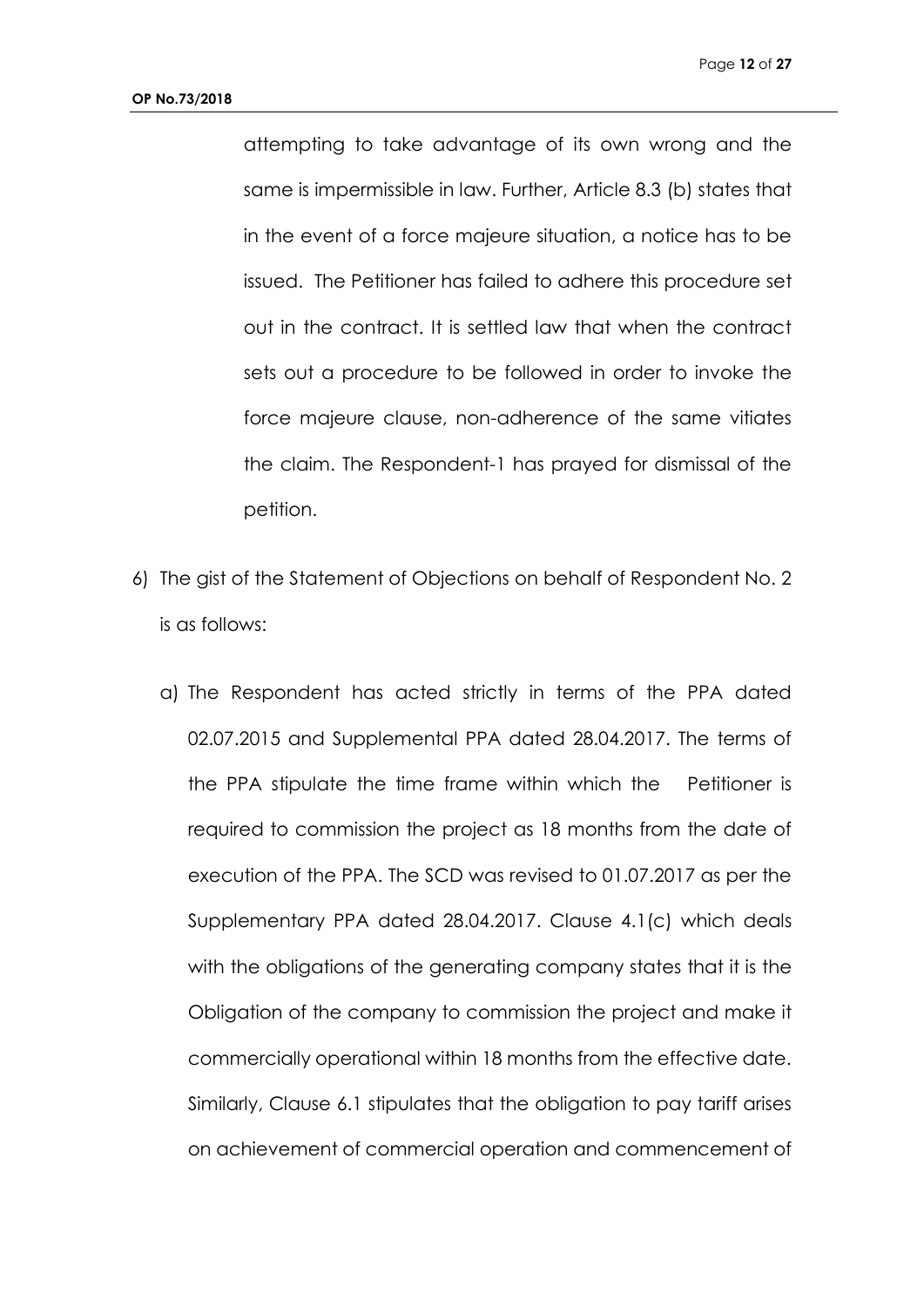supply of power. The definition of COD as per Article 1.1 (vii) of the PPA is as under:

> *"Commercial Operation Date with respect to the Project shall mean the date on which Project is available for commercial operation as certified by BESCOM/KPTCL as the case may be"*

b) As per Articles 6.1 and 4.1(c) of the PPA, as on the COD, the plant should achieve commercial operation and also commence supply of power. Achievement of Commercial Operation Date and commencement of supply are pre-requisites that have to be achieved as per the terms of the PPA, for payment of tariff. From the perusal of the definition of COD and the other provisions of the PPA, it is clear that the project is said to be commissioned only when plant is available for commercial operation. The plant is commercially available only when there is generation of power and the same is injected to the grid. In this case, admittedly, power was not injected from the plant within the stipulated time frame, i.e. on or before 01.07.2017, although the plant was claimed to be commissioned on 01.07.2017. The project has not started injecting any power from 01.07.2017. The same is evident from the log extracts of KPTCL substation (Annexure R-3). The Petitioner has been injecting power from 10.07.2017. No document is produced by the Petitioner to indicate that the plant had injected power on 01.07.2017 or any date earlier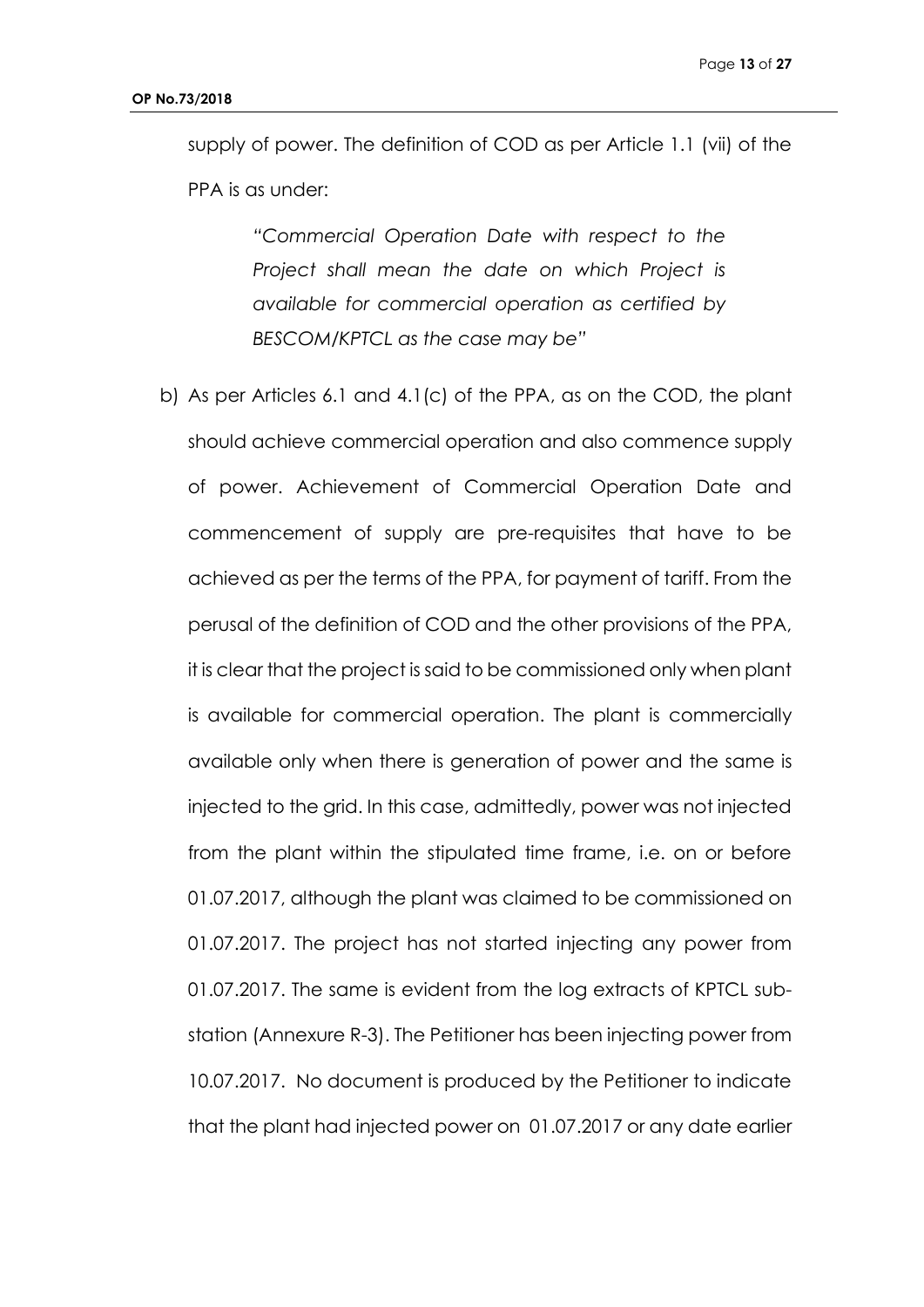to 10.7.2017. Hence, the Petitioner has failed to commission the project within the SCD.

- c) Article 5.1 of the SPPA dated 28.04.2017 states that in the event of delay in commissioning of the project beyond the SCD and during such period if there is variation in the KERC Tariff, then the applicable tariff for the project would be the lower of the rates mentioned in the PPA, namely Rs.6.51/kWh or the varied tariff applicable as on the date of commercial operation. As the project has started injecting power from 10.07.2017, the Petitioner would be entitled to tariff of Rs.4.36/kWh in terms of the Generic Tariff order dated 12.04.2017, which is applicable at the time when the Petitioner commenced injection of power from the project. The Respondent-2 has prayed for dismissal of the petition.
- 7) We have heard the learned Counsel for the parties. During arguments, the Counsel for Respondent-2 relied on the order of the Commission in OP No. 28/2018 and the Judgment of Hon'ble Supreme Court of India in Civil Appeal Nos. 9218-19/2018 dated 25.7.2019 to contend that the tariff as on the date of injection of power would be applicable for a project. From the pleadings and the submissions by the parties, the following issues arise for our consideration: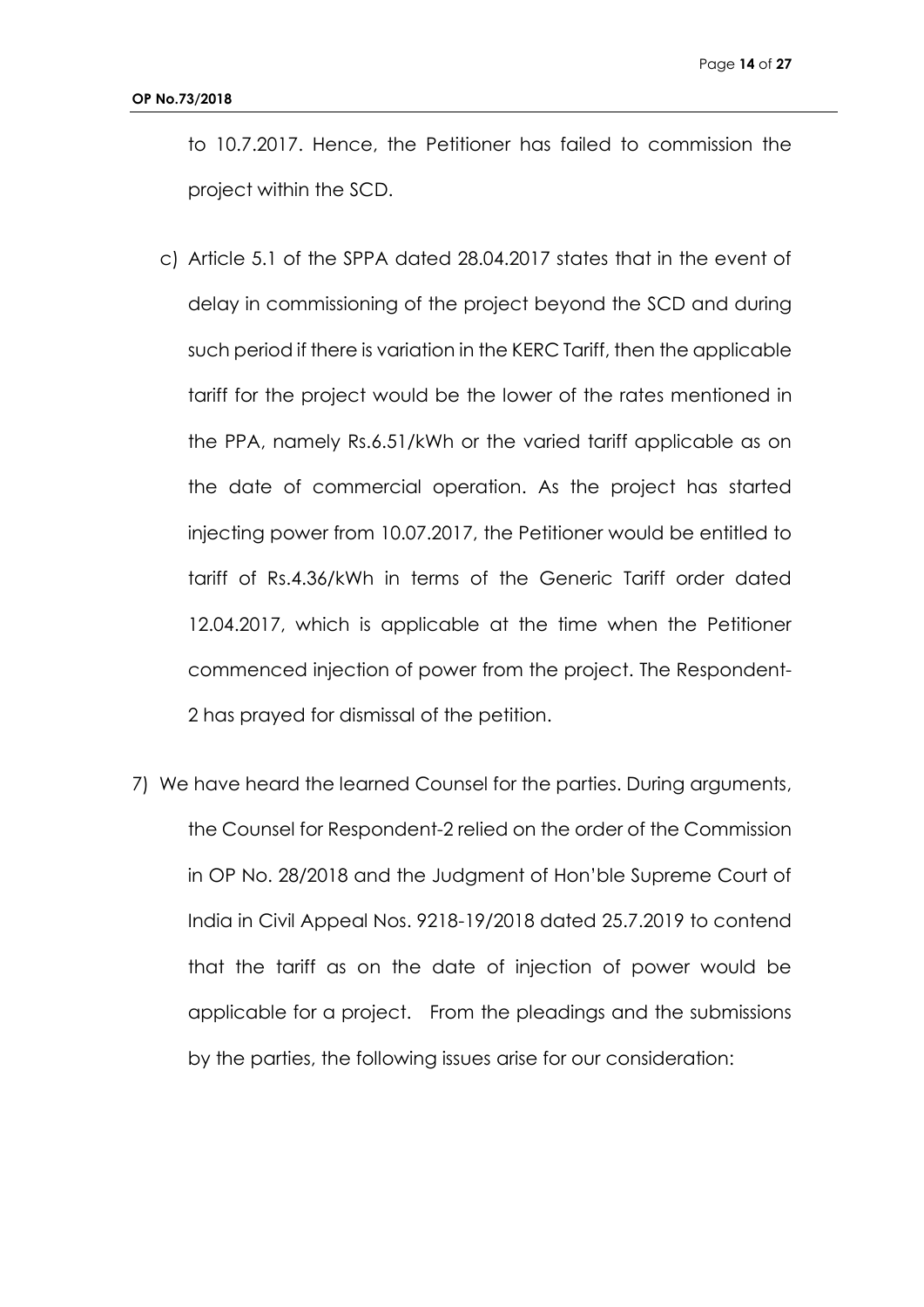(1) Whether the petitioner was prevented by force majeure events in completion of the project within the revised SCD?

(2) Whether injection of power into the State Grid, from a Solar Power Project is essential, in order to declare that the Project is commissioned?

(3) Whether 'Commissioning of the Project' and 'Commercial Operation of the Project' are one and the same or different concepts as per the terms of the PPA?

(4) What should be the tariff for the Project for the term of the PPA?

(5) What Order?

- 8) After hearing the learned Counsel for the parties and considering the material placed on record, our findings on the above issues are, as follows:
- 9) Issue No.1: Whether the petitioner was prevented by force majeure events in completion of the project within the revised SCD?
	- a) It is the case of the Petitioner that, initially the project was intended to be established in Kanakapura Taluk but as the land was unsuitable, the SPD decided to change the location to Challakere Taluk. It is also alleged by the petitioner that the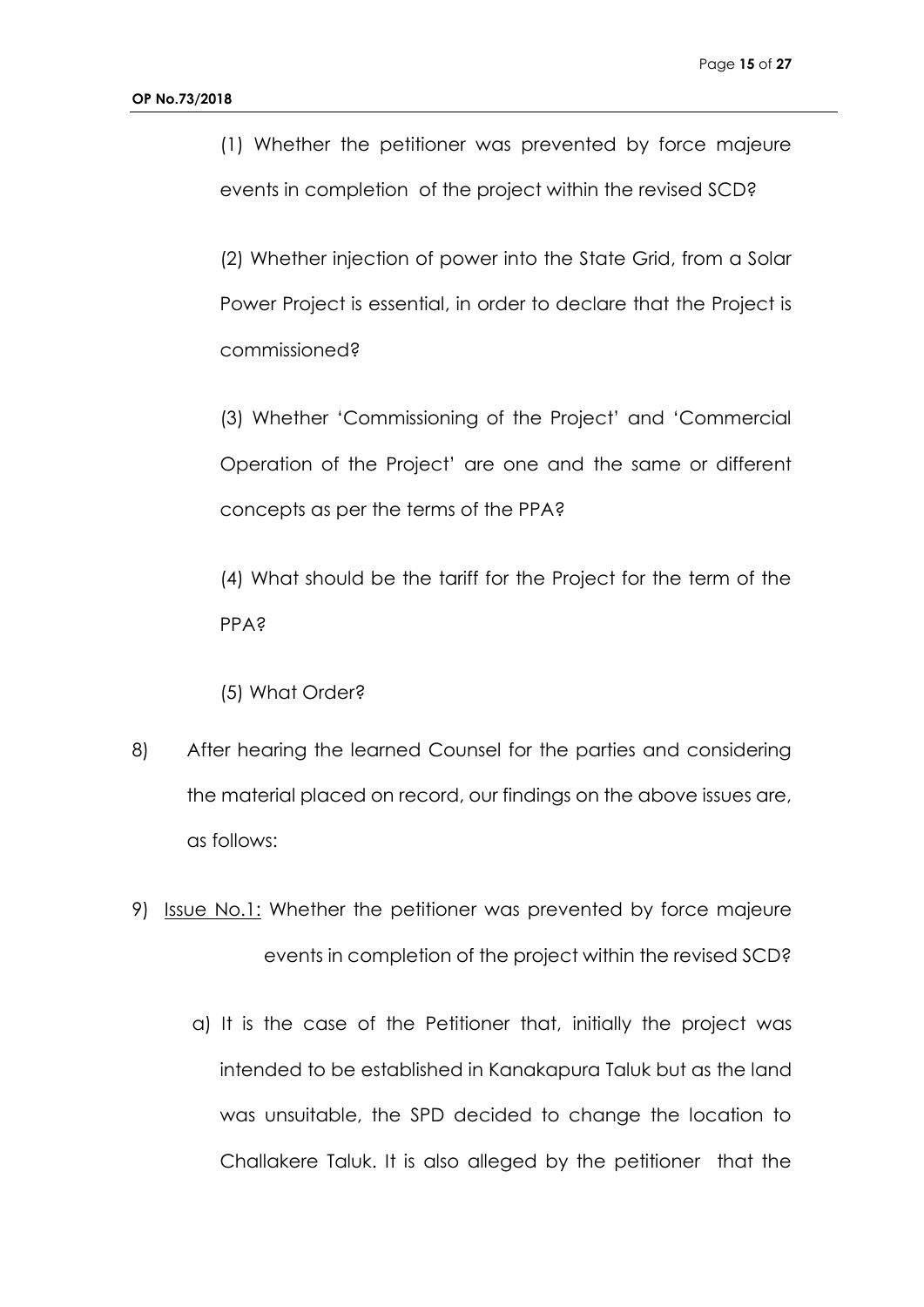Government rejected the Petitioner's request for change of location as Challakere Taluk had exceeded the 200 MW capacity, but later permitted the project to be established in the changed location and due to this, the Petitioner lost valuable time of 2 months in executing the Project. It is contended by the Respondents that the Guidelines and Instructions which were available while inviting bids for selecting the farmers, clearly mentioned that change in survey numbers would not be allowed. It is also contended that the Solar Policy had imposed a restriction of 200 MW per Taluk and hence, a clarification was required from the Government on whether the petitioner could be permitted to execute the project in Challakere Taluk, which had exceeded the limit.

b) We note that the decision of the SPD to change the project location was not taken at the behest of or on the advice of KREDL or the Government. The decision of the SPD was unilateral and was not at the instance of any of the Respondents. In the letter dated 02.09.2015, requesting for change of location, the reason given is that, the original location in Kanakapura Taluk is fertile land with coconut, arecanut, mango trees and coffee plantation producing good yield and that the SPD had lands in her name in the new location at Challakere, which is barren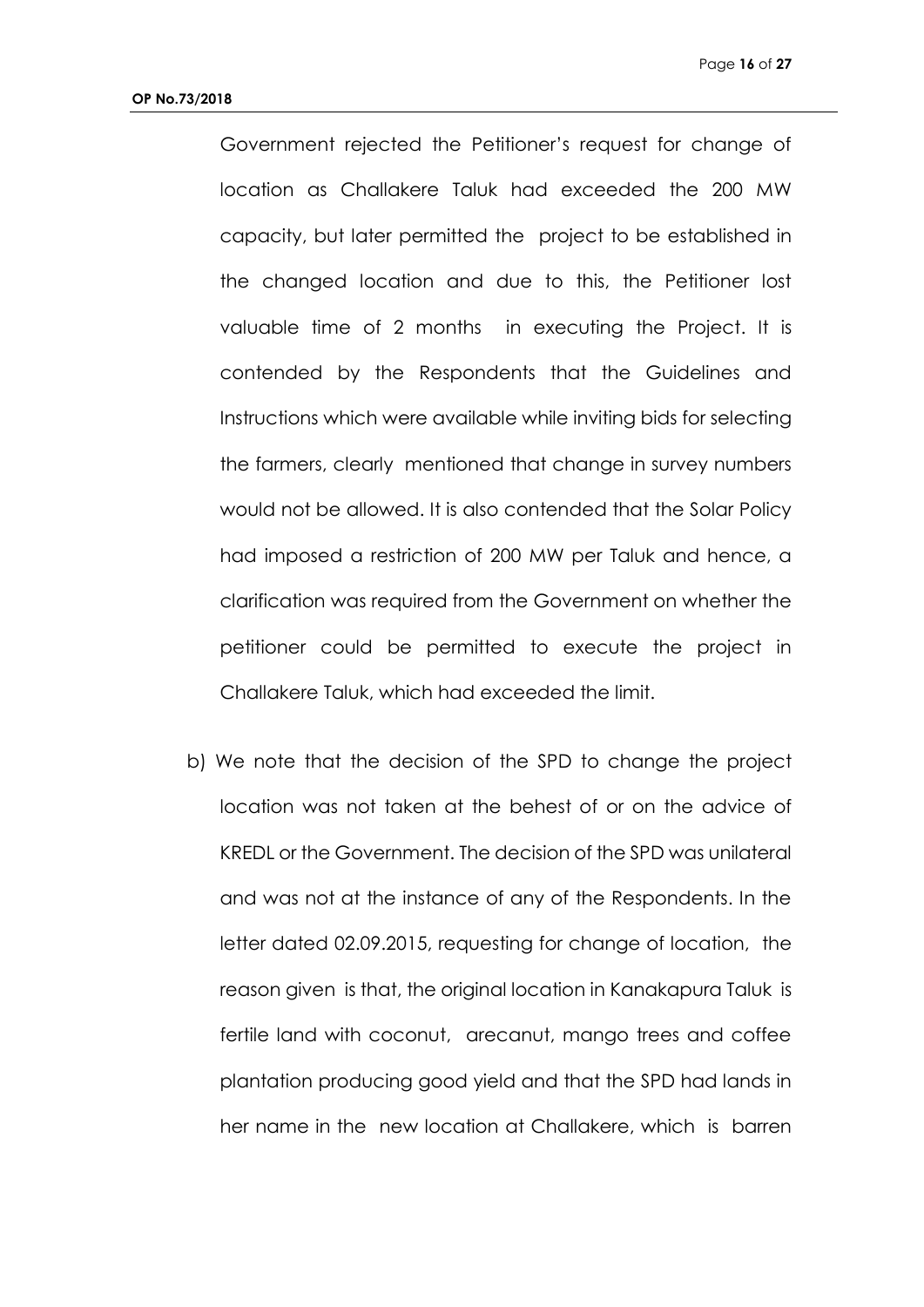land, suitable for setting up Solar Power Plant. In the petition, it is stated that the land at Kanakapura Taluk was unsuited due to low irradiation. So also, in the petition, it is stated that the SPD purchased land at Challakere Taluk by making huge investment, whereas, in the letter dated 2.9.2015, it is stated that she owned lands at Challakere Taluk. There is inconsistency in the reasons given for change of location and as to whether she owned the land or purchased the same at Challakere Taluk. Be that as it may. It is only after allotment of the project and entering into the PPA, the SPD sought change of location. The SPD, who voluntarily chose to set-up Solar Project in the fertile lands at Kanakapura Taluk, by participating in the selection on first-come-first-served basis, has in fact, denied opportunity of allotment of solar projects to other eligible farmers possibly owning unfertile lands. She could not have expected the permission to change the location of her plant, in view of the specific mention in the Guidelines and Instructions that such change would not be permitted. Initially, her request was rejected as Challakere taluk had exceeded 200 MW capacity. Thereafter, certain correspondences have taken place between the KREDL and Government and the letter dated 21.4.2017 was issued to the SPD by KREDL, permitting establishment of the project at Challakere taluk. Admittedly, the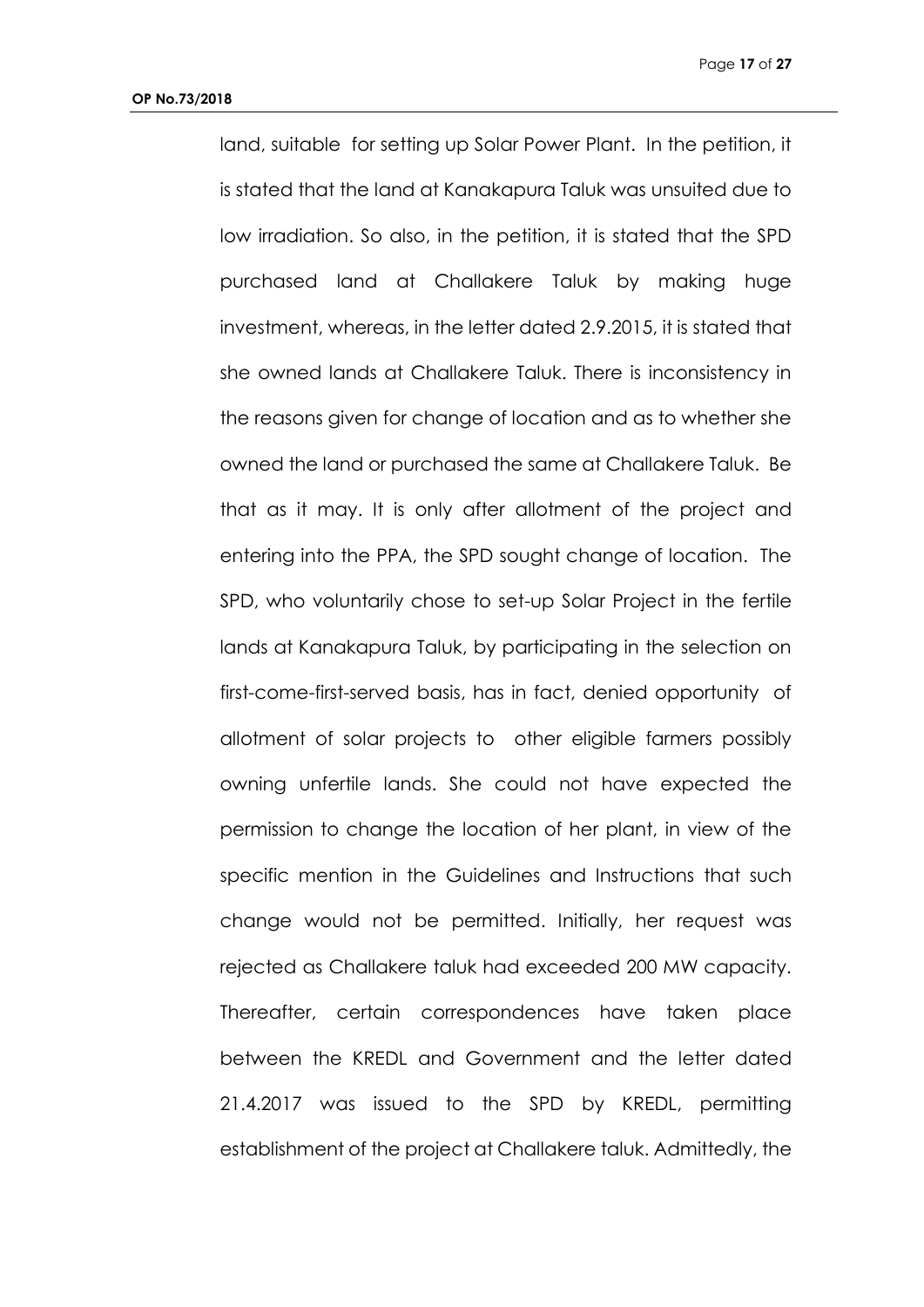Solar Policy and the guidelines issued for allotment of Solar Power Projects to the land owning farmers, did not provide for change of the location of the Projects from the land mentioned in the applications submitted for allotment. It was also declared that, the Solar Power Projects would be entitled to the tariff determined by the Commission and that the Orders and Regulations of the Commission would take precedence over any of the conflicting provisions of the Policy.

c) We note that the Government took steps to allow the change of location to benefit the farmers and also granted extension of time. Accepting the extension of time granted to commission the project, the SPD executed a modified PPA on 28.04.2017, at a tariff of Rs.6.51 per unit and agreeing to commission the project within 01.07.2017, the extended SCD. The force majeure events alleged by the petitioner are events preceding the execution of the modified PPA dated 28.04.2017. Therefore, the alleged force majeure events are not relevant to claim extension of time under the modified PPA. The petitioner has not claimed any force majeure event occurred subsequent to the modified PPA dated 28.04.2017.

c) Hence, we answer Issue No.1 in the negative.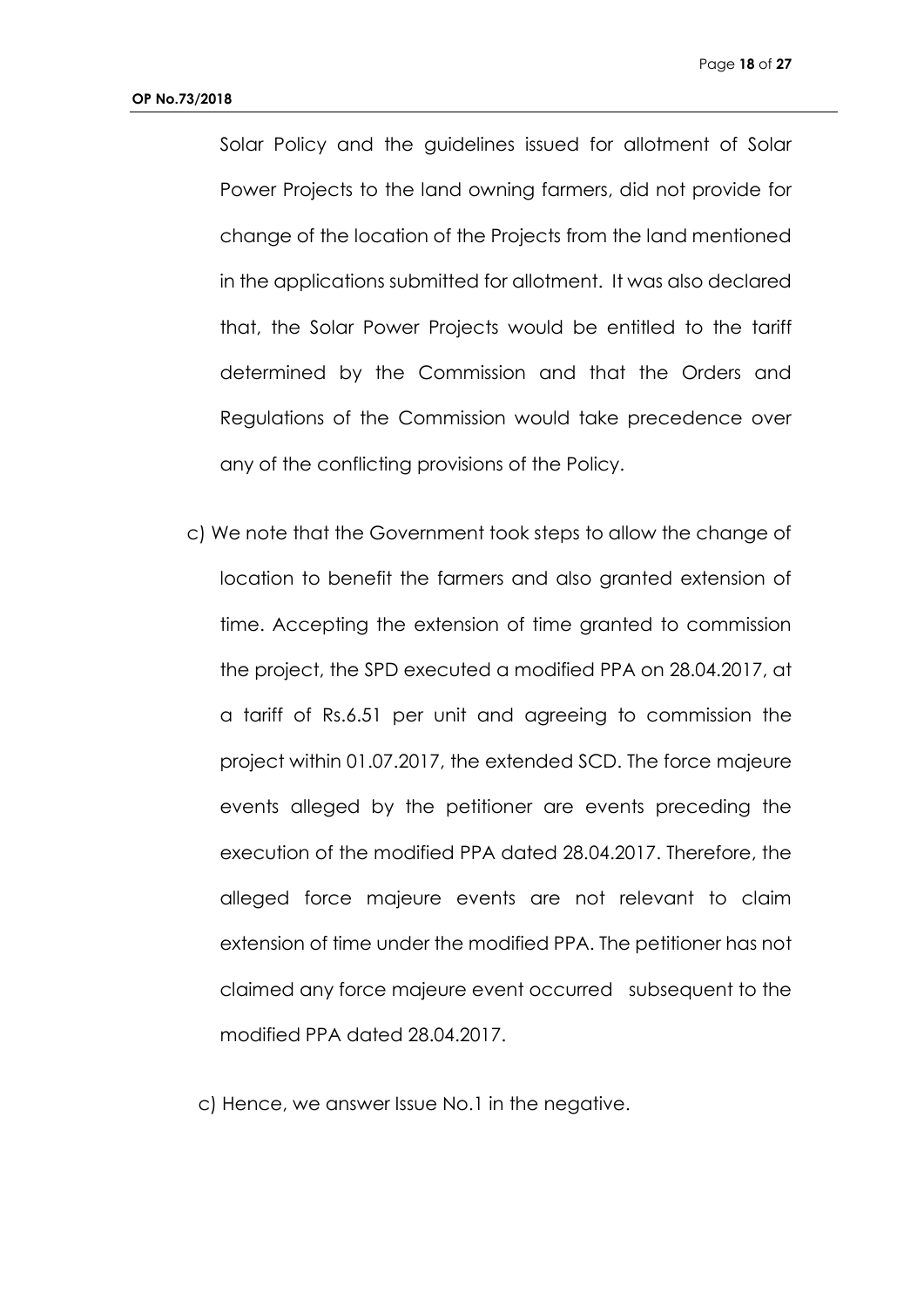- 10) Issue No. (2) Whether injection of power into the State Grid, from a Solar Power Project is essential, in order to declare that the Project is commissioned?
- 11) Issue No.(3) Whether 'Commissioning of the Project' and 'Commercial Operation of the Project' are one and the same or different concepts as per the terms of the PPA?
	- a) As these two Issues are interconnected, we deem it appropriate to consider them together.
	- b) The Scheduled Commissioning date (SCD) is defined as 18 months from the effective date, which is the date of execution of the PPA. Commercial Operation Date (COD) is defined as the date on which the project is available for commercial operation as certified by BESCOM/KPTCL. Article 4.1 (c) mentions that the SPD shall achieve *scheduled date of completion and commercial operation* within 18 months from the effective date. Article 5.1 of the PPA mentions that the *tariff has to be paid from the COD*, and if there is delay in *commissioning of the project*, beyond the SCD, and if there is any variation in the KERC tariff, then the tariff for the project shall be lower of the agreed tariff or the varied tariff applicable as on the COD. Article 2.5.7 of the PPA provides that, the SPD is liable for payment of the Liquidated Damages for not being able to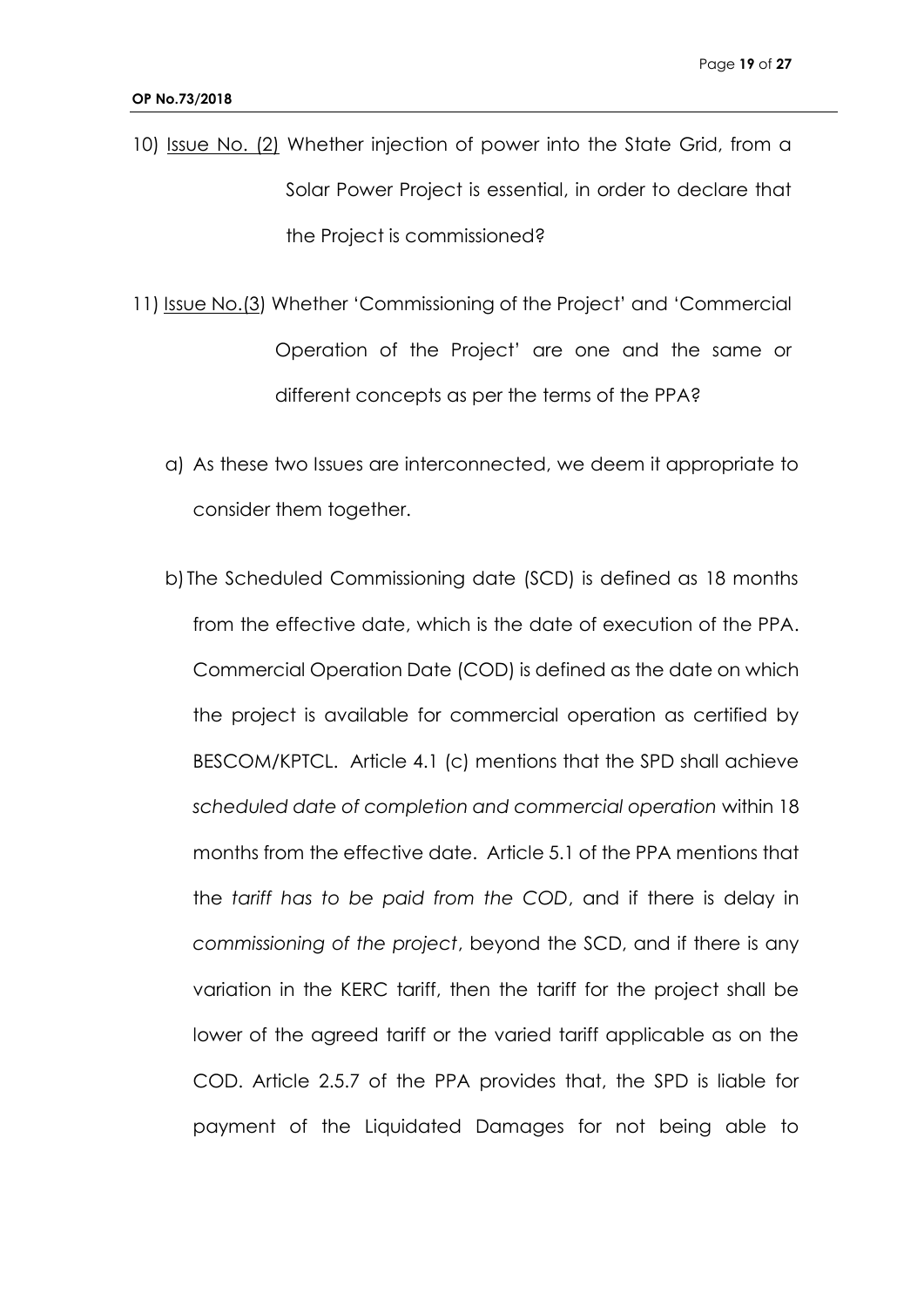*commence supply of power by the SCD*. Although commissioning of the project is not defined in the PPA, a conjoint reading of these provisions of the PPA, indicates that a Project can be said to be 'commissioned', only when it starts injecting/supplying power to the Grid. The definition of the COD implies the meaning of the 'Commissioning of the Project', which pre-supposes injection of power from the Project to the Grid. In other words, if there is no injection of power from the Project into the Grid, there cannot be any 'Commissioning' or 'Commercial Operation' of the Project. The definition of SCD does not describe the 'Commissioning of the Project', but only states the period specified for 'Commissioning of the Project'. Therefore, we are of the considered opinion that, the 'Commissioning of the Project' and the 'Commercial Operation of the Project' are one and the same, and are used interchangeably in the PPA. Hence, 'Commercial Operation' requires 'Commissioning of the Project', whereupon, the solar project starts injecting power to the Grid. There is no separate provision in the PPA for declaring the achievement of the 'Commercial Operation' of the Solar Power Project, prescribing any performance tests. The provisions of the PPA would show that supply of power to the Respondent was essential by the SCD. This Commission had earlier passed an Order dated 29.05.2018 in OP No.28/2018 interpreting the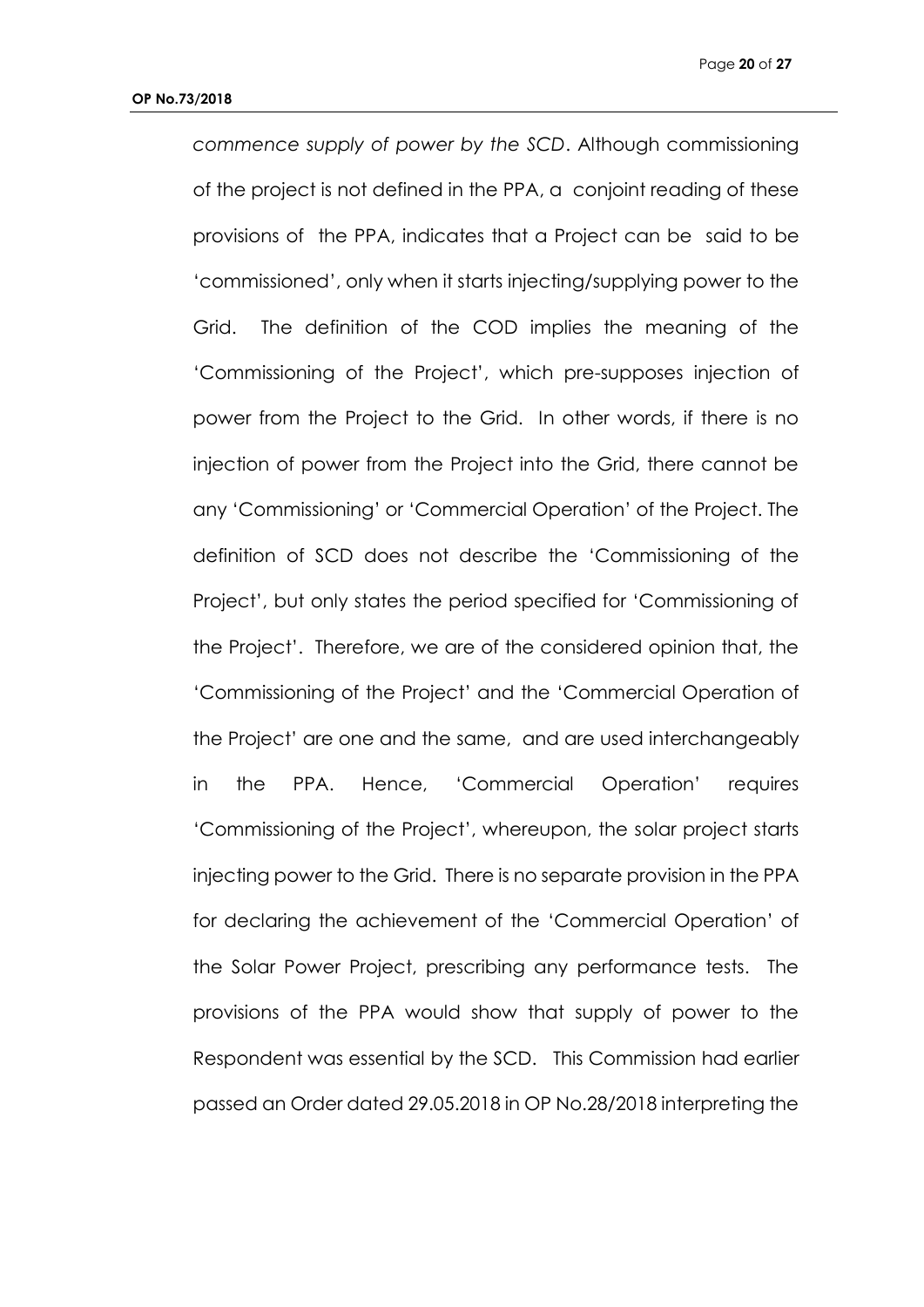terms 'Commissioning' & 'Commercial Operation' of a project. The same view is being taken in the present case.

c) The question is, whether without verifying the injection of power into the Grid from a Solar Power Project, can such Project be declared as commissioned. In this regard, we hold that, the verification of the injection of power into the State Grid is very much essential, in order to declare the commissioning of the Project. Any new Solar Power Plant, entering into commercial agreement with a Distribution Licensee or an Open Access consumer, requires Grid connection. The different utilities, managing the Grid, such as KPTCL, SLDC, Distribution Licensee, have to accept and certify the safe operation and compliance of the other requirements by the Solar Power Plant before effecting the interconnection with the grid. Therefore, the Solar Power Plant's commissioning, explicitly and invariably requires performance verification of all the electrical plants and apparatus. Such performance verification is not possible, unless the Solar Power Plant is in generation mode and injects sufficient energy into the Grid. The commissioning authority should not merely depend upon the results of the pre-commissioning tests, assuming a guarantee positive outcome. It could also be seen that, the Developer has to provide the necessary facilities for voice and data communication and transfer of online operational data, such as voltage, frequency,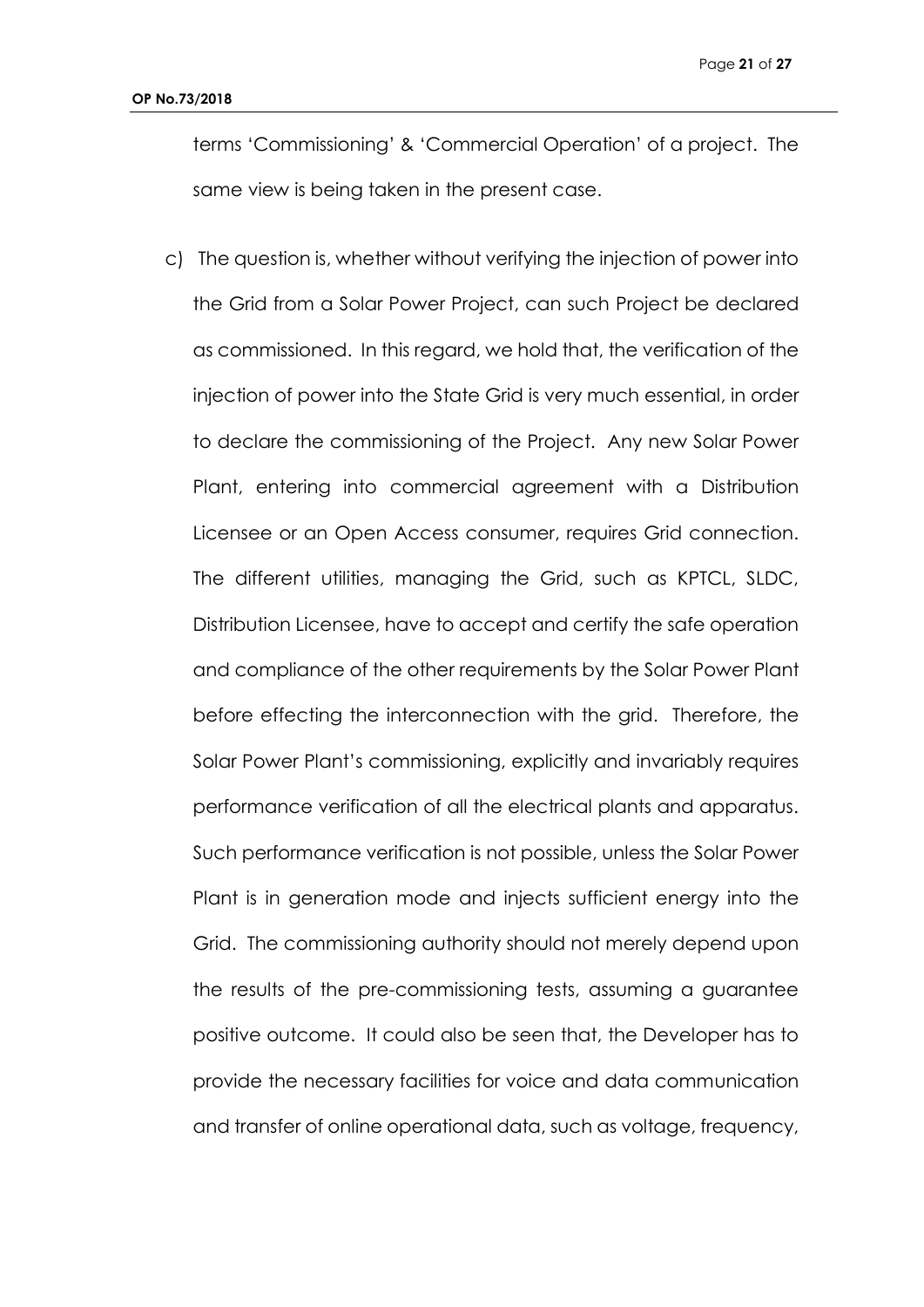etc., and other parameters prescribed by the SLDC. This requires injection of sufficient power into the Grid. Therefore, we are of the considered opinion that, injection of power into the Grid from a Solar Power Project is essential, in order to declare that such Project is commissioned.

- d) The other controversy between the parties is regarding the date, on which the Solar Power Project started injecting power into the Grid. According to the petitioner, the Solar Power Project was commissioned on 01.07.2017. The petitioner has relied on the issuance of the Commissioning Certificate by the authorities, certifying the commissioning of the Project on 01.07.2017 and the letter dated 03.08.2017 along with B form for the month of July 2017. On the other hand, the Respondents have contended that, though the commissioning of the Project was shown to have been done on 01.07.2017, the injection of power into the Grid has taken place only from 10.07.2017, as per the log extracts of the KPTCL sub station to which the project is connected. Thereby, the Respondents contend that the actual commissioning or the commercial operation of the Solar Project has taken place only on 10.7.2017, and there is delay in injection of power to the grid.
- e) Now, we may consider the documentary evidence produced to decide whether there was injection of power into the Grid from the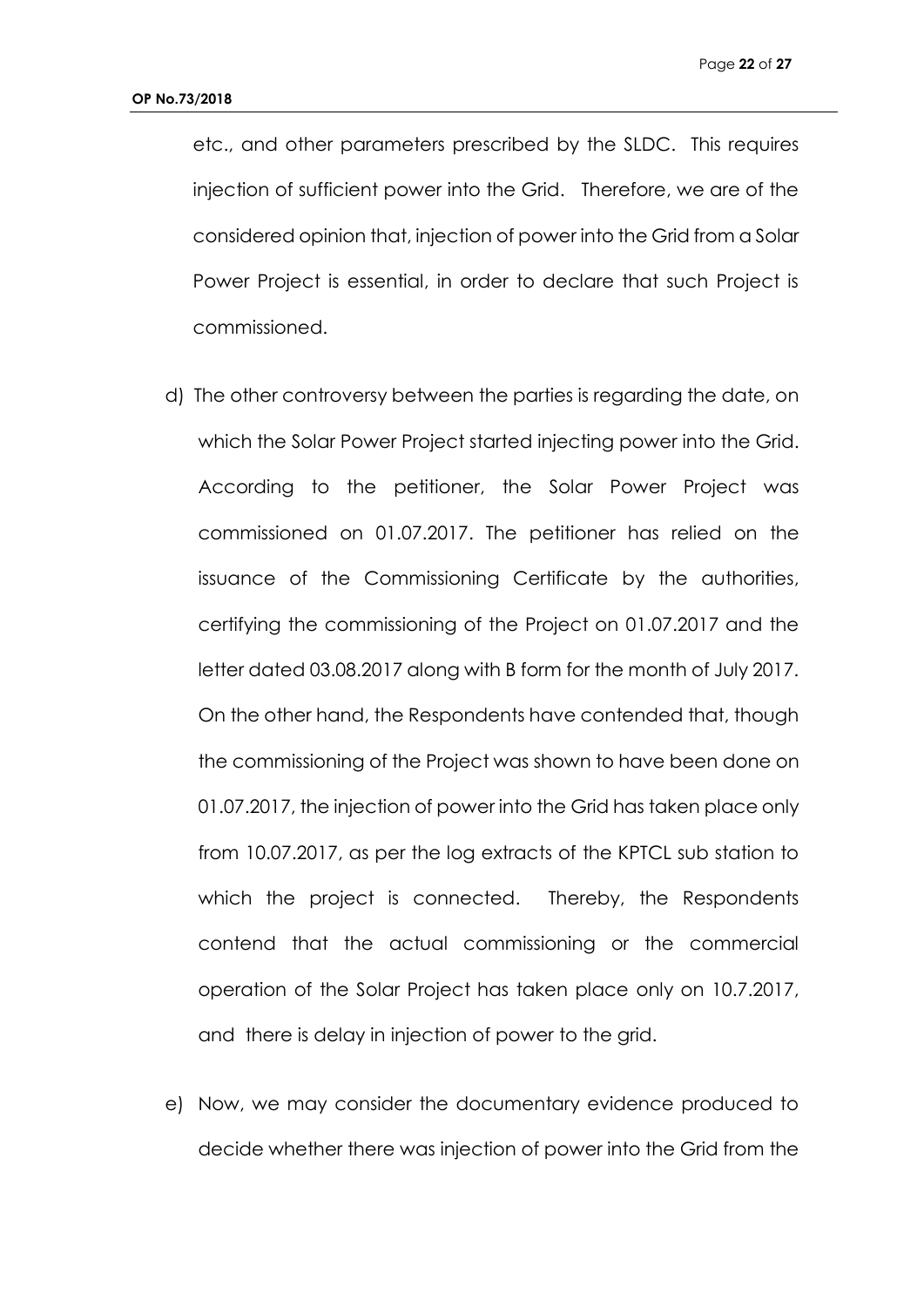Solar Power Project on 01.07.2017. On the basis of the minutes of the meeting held on 01.07.2017 between the Project Developer and the officers of the Respondents 2 and 3, the commissioning of the project was declared, as per the Certificate dated 01.07.2017. In other words, the Solar Power Project was interconnected to the sub-station on 01.07.2017. The B form for July 2017, is not a document which shows injection of power on 01.07.2017. Only after getting the confirmation of the injection of the power into the Grid, the commissioning/COD should have been declared. It is for the Developer to establish the injection of power from the Solar Project to the Grid, to claim the commissioning of the Project, on a particular time and date. In this case, there is no injection of power from the project till 10.07.2017. Therefore, we are of the considered opinion that the Developer has failed to prove the commissioning of the Solar Project on 01.07.2017. The evidence on record would show that, the injection of power from this Solar Power Project, into the Grid started from 10.07.2017.

f) The contention that, the Commissioning Certificate showing the date of commissioning, would lead to a presumption that power was injected into the Grid on the said date, is rebutted, from the other available contra-evidence on record. The letter dated 03.08.2017 of the Respondent-2 or the B form does not mention that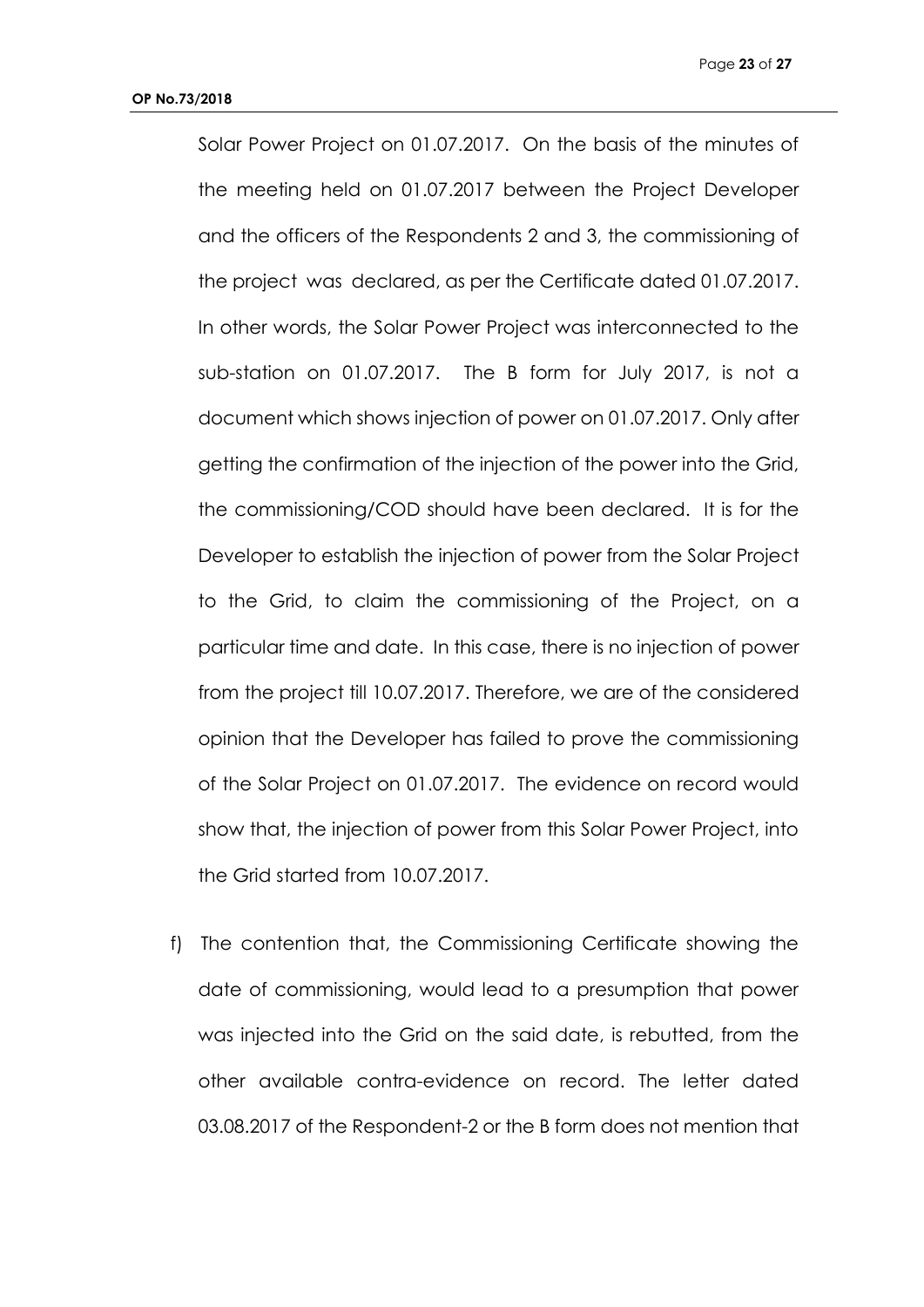power was injected on 01.07.2017 and the log extracts of the substation show injection of power from 10.07.2017.

- g) For the above reasons, we hold that, the Solar Project started injection of power into the Grid on 10.7.2017; that injection of power into the Grid from a Solar Project is essential, in order to declare that the Project is commissioned; that, the meaning of 'Commissioning of the Project' and 'Commercial Operation of the Project' is one and the same in a Solar Project, and injection of power into the Grid from the Project is essential, to certify the commissioning of the Project. In the result, the Commissioning Certificate, certifying or declaring the commissioning of the Solar Project, is not legally valid.
- h) We answer Issues No. 2 and 3 accordingly.
- 11) Issue No. 4: What should be the tariff for the Project for the term of the PPA?
	- (a) The Petitioner has alleged that, the Commission's Generic tariff Order dated 30.07.2015, reducing the tariff of the Solar Power Projects to Rs.6.51 per unit, is not applicable to the project, as the Order is applicable to Projects which have entered into PPAs on or after 01.09.2015; that, since the SPD had signed the PPA on 02.07.2015, this order is not applicable; that, the PPA provides for the SCD and right of Respondent No.2, to grant extension of time by six months;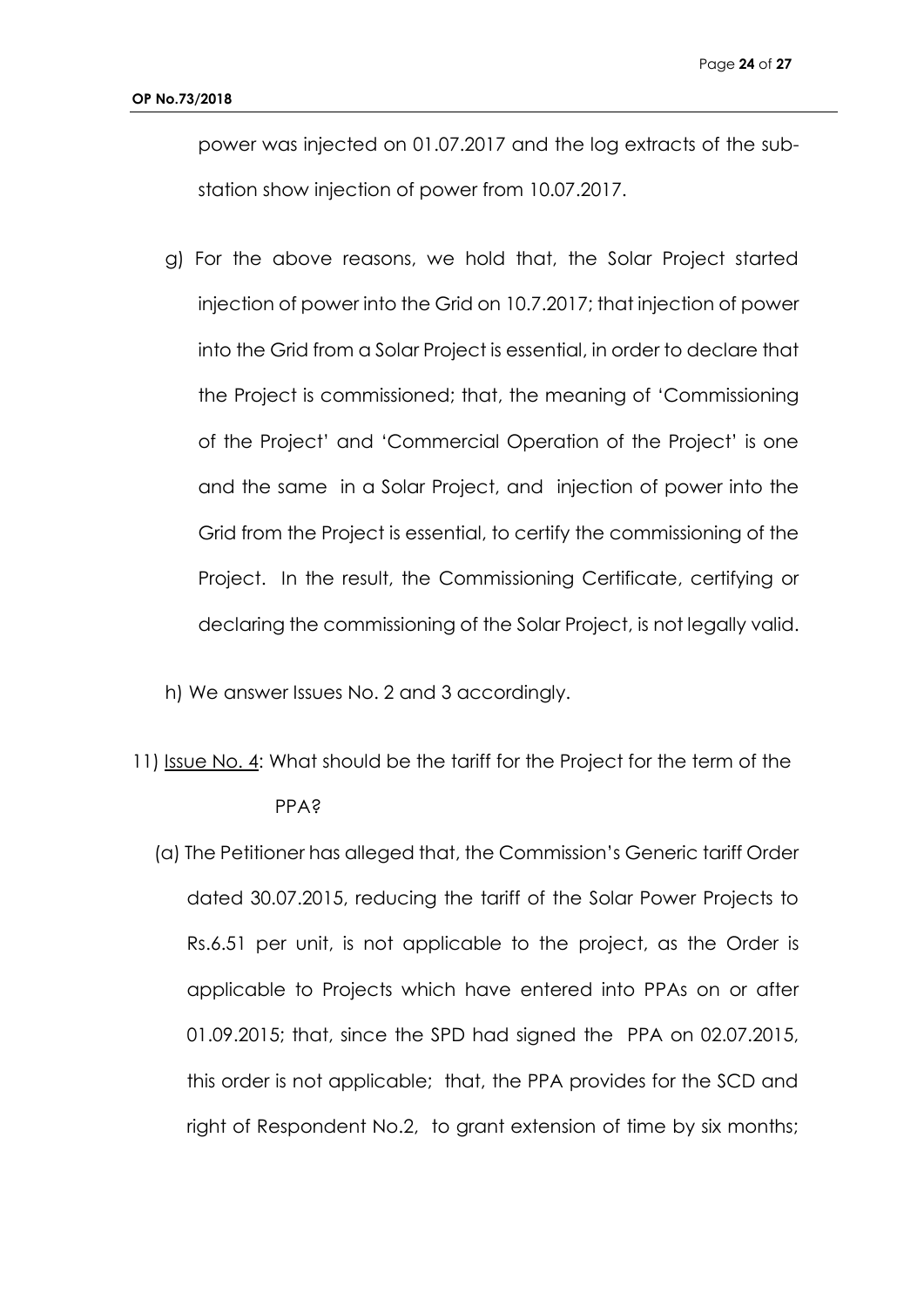that as the petitioner has commissioned the project within the mutually agreed SCD, the tariff as per the PPA should be paid and cannot be reduced. On the other hand, it is the contention of the Respondents that, as there is no injection of power on the SCD, the petitioner is entitled to the varied tariff as per Article 5.1 of the PPA. The Respondent-2 has relied on the judgment of the Hon'ble Supreme Court of India in Civil Appeal Nos.9218-19/2018 dated 25.07.2019 in support of its contention that injection of power into the grid is necessary for a project to be entitled to a particular tariff.

- (b) We have held while answering Issue No. 1 that the petitioner's contention that it was prevented by force majeure events, to commission the project within the SCD, is not acceptable. Article 5.1 of the PPA provides that, the tariff on the date of commercial operation will be applicable for the Project. The Project though commissioned on 01.07.2017, has injected energy on 10.07.2017 and we have held that 10.07.2017 is the COD.
- (c) The Hon'ble Supreme Court of India, in Civil Appeal No.1220 of 2015 (*Gujarat Urja Vikas Nigam Limited VS EMCO Limited and another*), dated 02.02.2016, has held as follows:

*"31. Apart from that both the respondent No. 2 and the appellate tribunal failed to notice and the 1st respondent*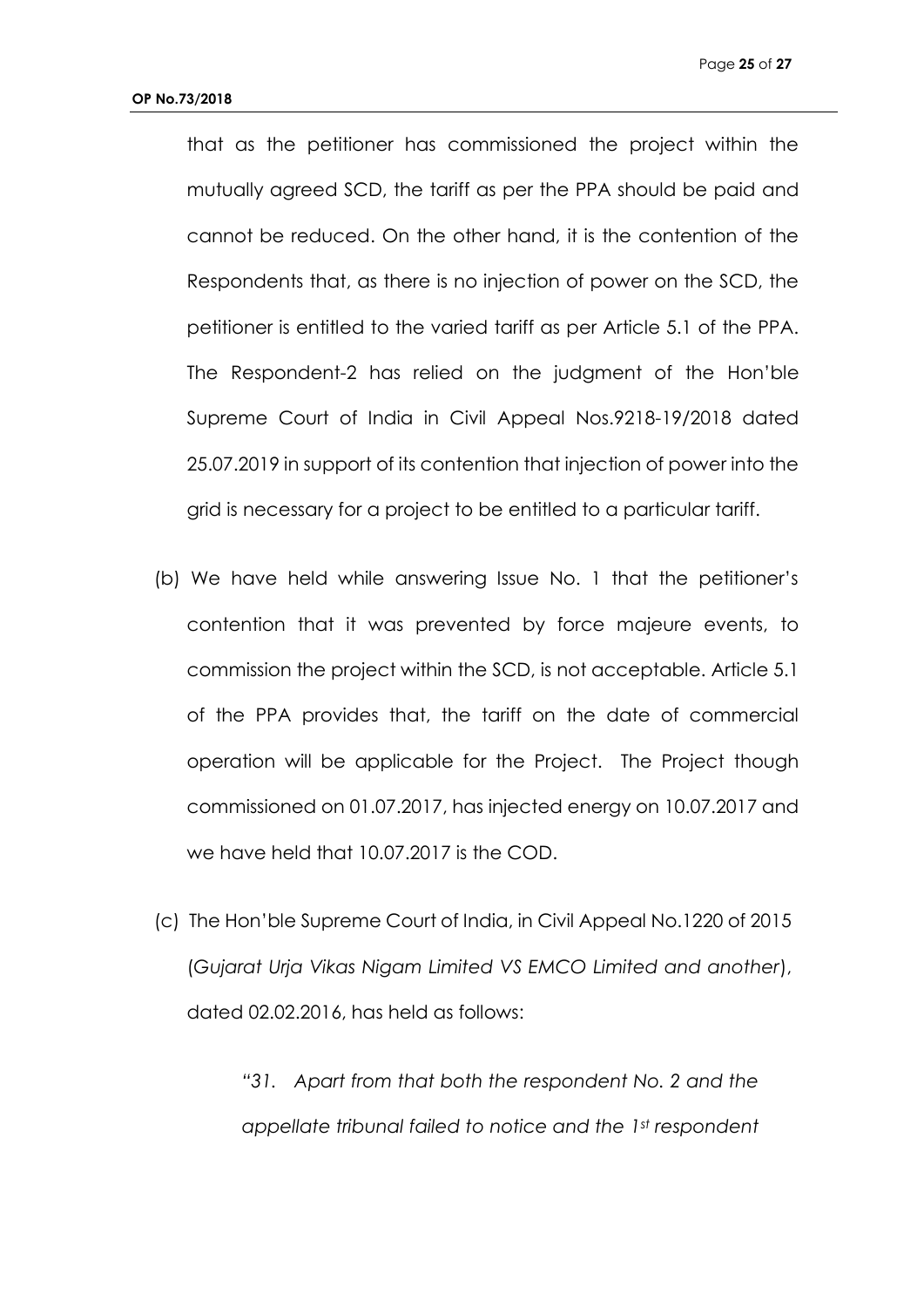*conveniently ignored one crucial condition of the PPA contained in the last sentence of para 5.2 of the PPA:* 

*'In case, commissioning of solar Power Project is delayed beyond 31st December 2011, GUVNL shall pay the tariff as determined by Hon'ble GERC for Solar Projects effective on the date of commissioning of solar power project or above mentioned tariff, whichever is lower.'*

*The said stipulation clearly envisaged a situation where notwithstanding the contract between the parties (the PPA), there is a possibility of the first respondent not being able to commence the generation of electricity within the "control period" stipulated in the 1st tariff order. It is also visualised that for the subsequent control period, the tariffs payable to projects/ power producers (similarly situated as the first respondent) could be different. In recognition of the said two factors, the PPA clearly stipulated that in such a situation, the 1st respondent would be entitled only for lower of the two tariffs…."*

(d) In the light of the above decision and the provisions of the PPA, we hold that the Petitioner's Plant is entitled to the tariff of Rs.4.36 per